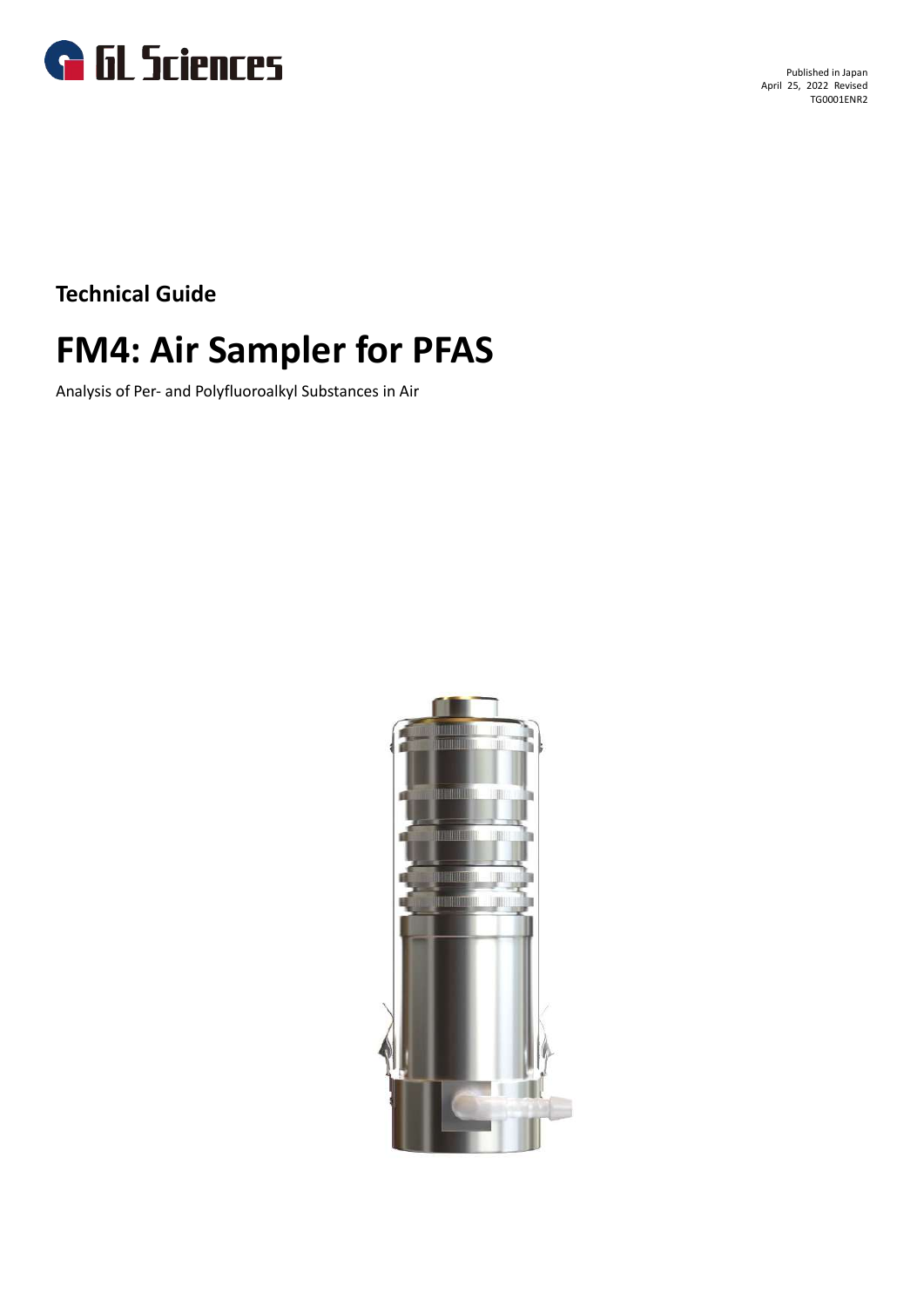# Air Sampler "FM4" Technical Guide

- Analysis of Per- and Polyfluoroalkyl Substances -

# **Table of Contents**

| 2. |    |  |
|----|----|--|
|    |    |  |
| 4. |    |  |
|    |    |  |
|    |    |  |
|    |    |  |
|    |    |  |
|    |    |  |
|    |    |  |
|    |    |  |
|    |    |  |
|    |    |  |
|    |    |  |
|    |    |  |
|    |    |  |
|    |    |  |
|    |    |  |
|    |    |  |
|    |    |  |
|    |    |  |
|    | 22 |  |
|    |    |  |
|    |    |  |
|    |    |  |
|    |    |  |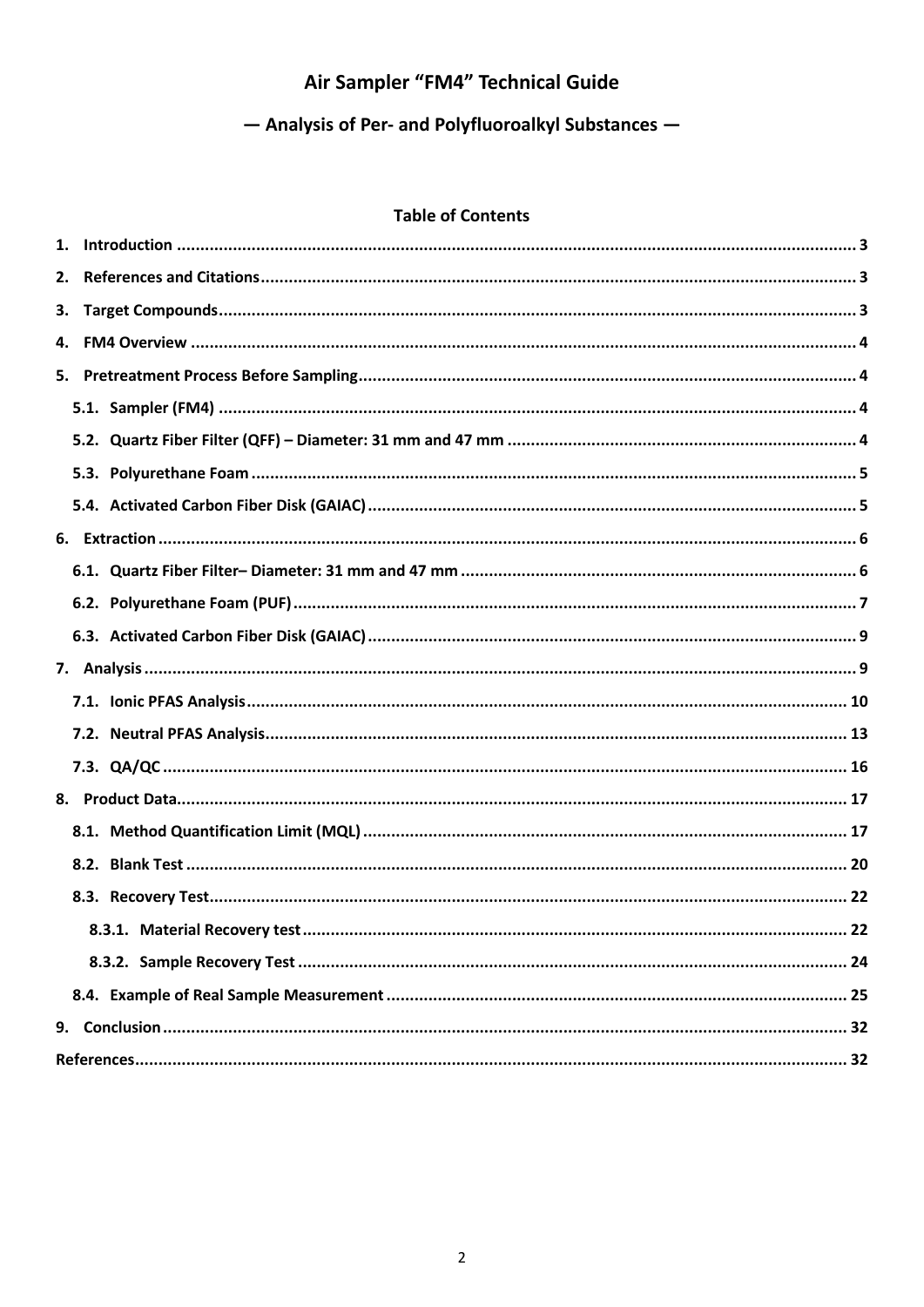# <span id="page-2-0"></span>**1. Introduction**

This document describes a method by which per- and polyfluoroalkyl substances (PFAS) present in atmospheric particulate and gaseous phase are simultaneously captured by an air sampler called FM4 and measured by gas chromatography–tandem mass spectrometry (GC–MS/MS) and liquid chromatography–tandem mass spectrometry (LC–MS/MS).

The proposed method targets the PFAS presented in Section [3.](#page-2-2) The target PFAS comprise various ionic and neutral PFAS, most of which are linear but some of which are cyclic.

# <span id="page-2-1"></span>**2. References and Citations**

<span id="page-2-5"></span><span id="page-2-4"></span><span id="page-2-3"></span>Refer to ISO 25101<sup>1</sup> and ISO 21675<sup>2</sup> for the LC–MS/MS details, such as the instruments, reagents, standards, and detailed parameters; and to Reference <sup>3)</sup> for the GC–MS/MS apparatus conditions.

# <span id="page-2-2"></span>**3. Target Compounds**

The measurable ionic and neutral PFAS are as follows.

# **Ionic PFAS:**

- Perfluoroalkyl sulfonic acids (PFSAs); PFEtS, PFPrS, PFBS, PFHxS, PFOS, PFDS
- Perfluoroalkyl carboxylic acids (PFCAs); PFPrA (C3) to PFTeDA (C14), PFHxDA, PFOcDA
- Fluorotelomer sulfonic acids (FTSAs); 6:2 FTSA, 8:2 FTSA
- ・ Fluorotelomer unsaturated carboxylic acids (FTUCAs); 8:2 FTUCA, 10:2 FTUCA
- ・ Perfluorooctanoic sulfonamide acetic acids (FOSAAs); *N*-MeFOSAA, *N*-EtFOSAA

# **Neutral PFAS:**

- ・ Perfluorooctanesulfonamide (FOSA); FOSA, *N*-MeFOSA, *N*-EtFOSA
- ・ Perfluorooctanoic sulfonamide ethanol (FOSE); *N*-MeFOSE, *N*-EtFOSE
- ・ Fluorotelomer alcohol (FTOH); 4:2 FTOH, 4:3 FTOH, 6:2 FTOH, 6:3 FTOH, 8:2 FTOH, 8:3 FTOH, 10:2 FTOH
- ・ Fluorotelomer iodine (FTI); 6:2 FTI, 8:2 FTI, 10:2 FTI
- Fluorinated iodine alkanes (FIAs); PFDoI
- ・ Fluorinated diiodoalkanes (FDIAs); PFBuDiI, PFHxDiI, PFODiI
- Fluorobromine-containing compounds; BTFBB: 1,3-Bis(trifluoromethyl)-5-bromo-benzene (C<sub>8</sub>H<sub>3</sub>BrF<sub>6</sub>)

BPFB Bromopentafluorobenzene (C6BrF5)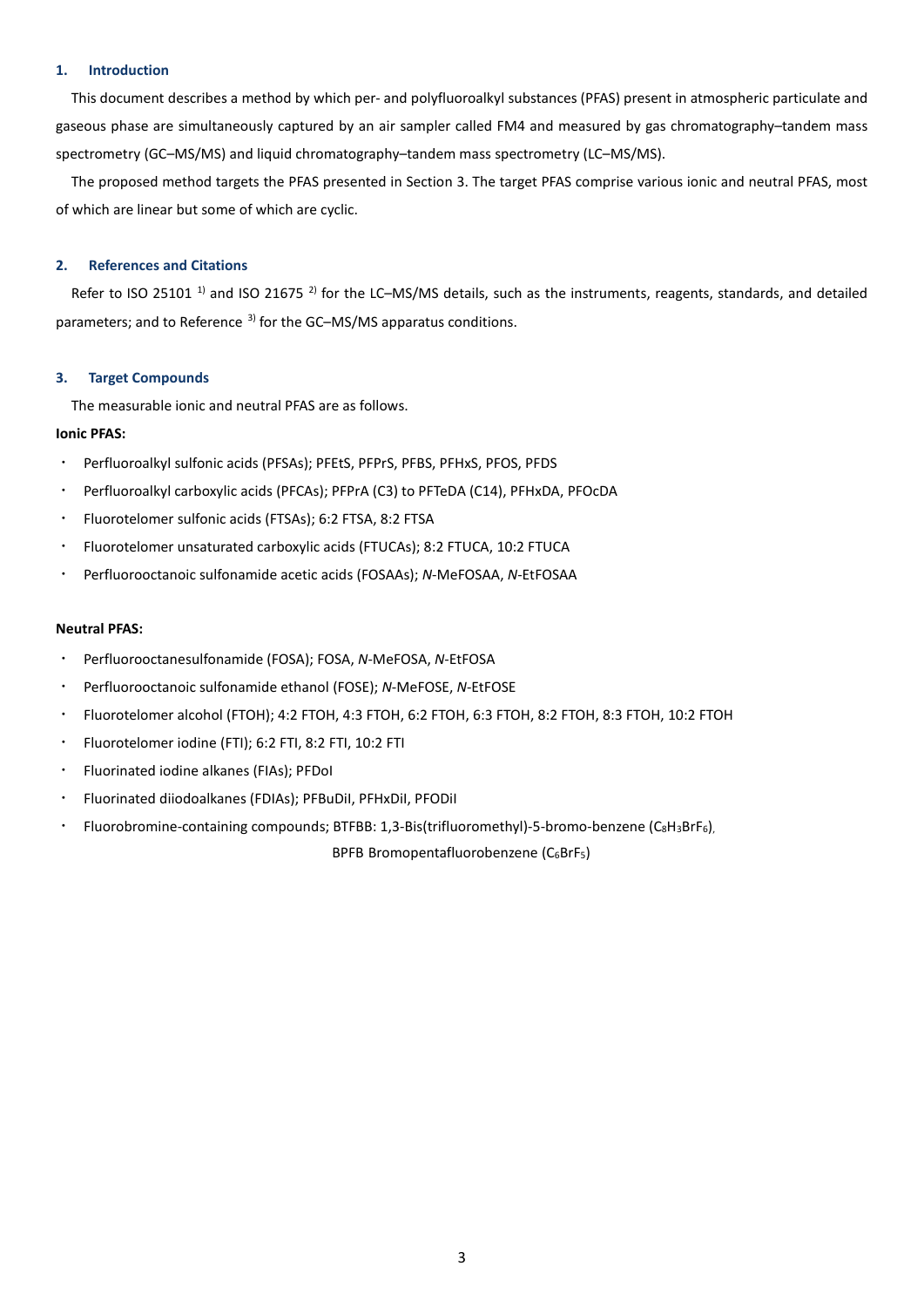#### <span id="page-3-0"></span>**4. FM4 Overview**

Using FM4, both particulate and gaseous matter in ambient air can be simultaneously collected. [Fig. 1](#page-3-4) presents a schematic of FM4 (note that FM4 corresponds to the NS20 air sampler described in References  $3$ ,  $4$ ,  $5$ ). Particles can be classified by FM4 at a flow rate of 20 L/min into the following three classes: ≥10 µm (Stage I), 2.5–10 µm (Stage II), and 1.0–2.5 µm (Stage III). Stage IV (<1.0 µm) can be added; however, because this stage employs filtration for collection, close attention should be paid to the interaction between particles and gas (precursor) during sampling. This stage should be used only when necessary.



The collection media include a quartz fiber filter (QFF) for collecting particulate matter, as well as polyurethane foam (PUF) and an activated carbon fiber disk (GAIAC) for collecting gaseous substances.

<span id="page-3-4"></span>

When measuring particle weight, the QFF should be weighed before and after sampling. The impactor nozzle is configured to have four holes, and the QFF can be divided into up to four parts depending on the application. If the user changes the target compounds, it is necessary to review the conditions for each additional parameter because different target compounds have different optimum conditions.

## <span id="page-3-1"></span>**5. Pretreatment Process Before Sampling**

FM4 and the three materials (QFF, PUF, and GAIAC) used for the sampling process should be pretreated before sampling. Details of the pretreatment process are as follows.

#### <span id="page-3-2"></span>**5.1. Sampler (FM4)**

- 1. Disassemble each part and immerse only the metal parts, including the base [except for O-rings and polypropylene (PP) rings], in 50% water/methanol solution.
- 2. Ultrasonicate the immersed metal parts for 30 min.
- 3. After ultrasonication, remove each metal part and rinse with methanol.
- 4. Wipe the O-rings and PP rings with paper moistened with ultrapure water.
- 5. Air dry each part in an indoor environment without the risk of contamination.

#### <span id="page-3-3"></span>**5.2. Quartz Fiber Filter (QFF) – Diameter: 31 mm and 47 mm**

- 1. Bake at 350°C for 3 h.
- 2. Store in a dry chamber until sampling.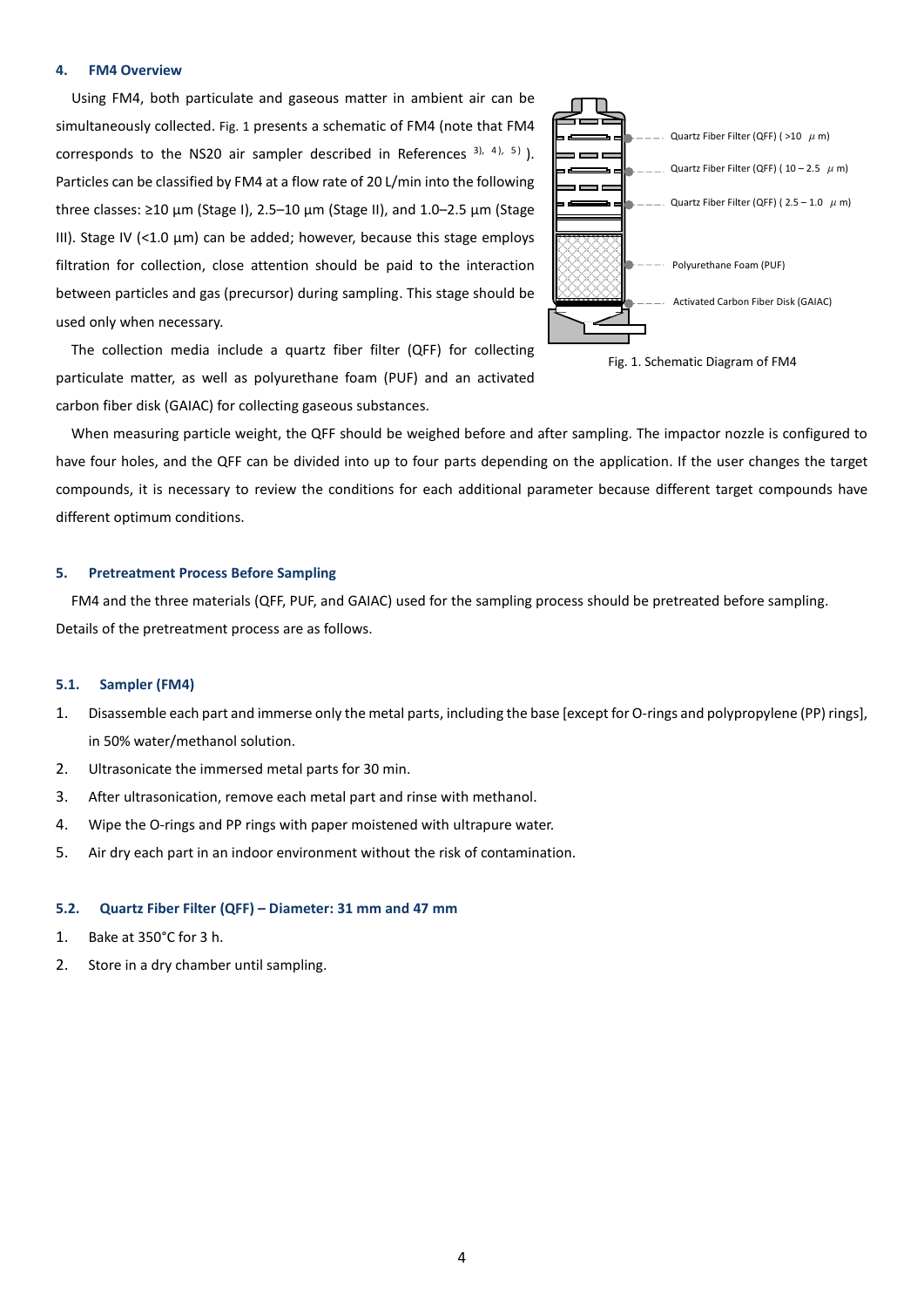# <span id="page-4-0"></span>**5.3. Polyurethane Foam**

- 1. Immerse in ultrapure water for approximately 30 min, and then discard the solvent.
- 2. Repeat Step 1 twice.
- 3. Perform Steps 1 and 2 but with methanol, ethyl acetate, and dichloromethane, in that order.
- 4. Dry in a vacuum oven (up to 80°C). Replace the gas in the chamber with air or nitrogen (N<sub>2</sub>) gas purified by a cartridge filled with silica gel modified with octadecyl groups, by a gas filter filled with activated carbon, or something similar.

# <span id="page-4-1"></span>**5.4. Activated Carbon Fiber Disk (GAIAC)**

- 1. Immerse in ultrapure water, shake slowly for approximately 30 min (approximately 90 rpm), and discard the solvent.
- 2. Repeat Step 1 twice.
- 3. Perform Steps 1 and 2 but with methanol, ethyl acetate, and dichloromethane, in that order; care must be taken not to squeeze the GAIAC as it is fragile. No sonication is required.
- 4. Dry in a vacuum oven (up to 80°C). Replace the gas in the chamber with air or  $N_2$  gas purified by a cartridge filled with silica gel modified with octadecyl groups, by a gas filter filled with activated carbon, or something similar.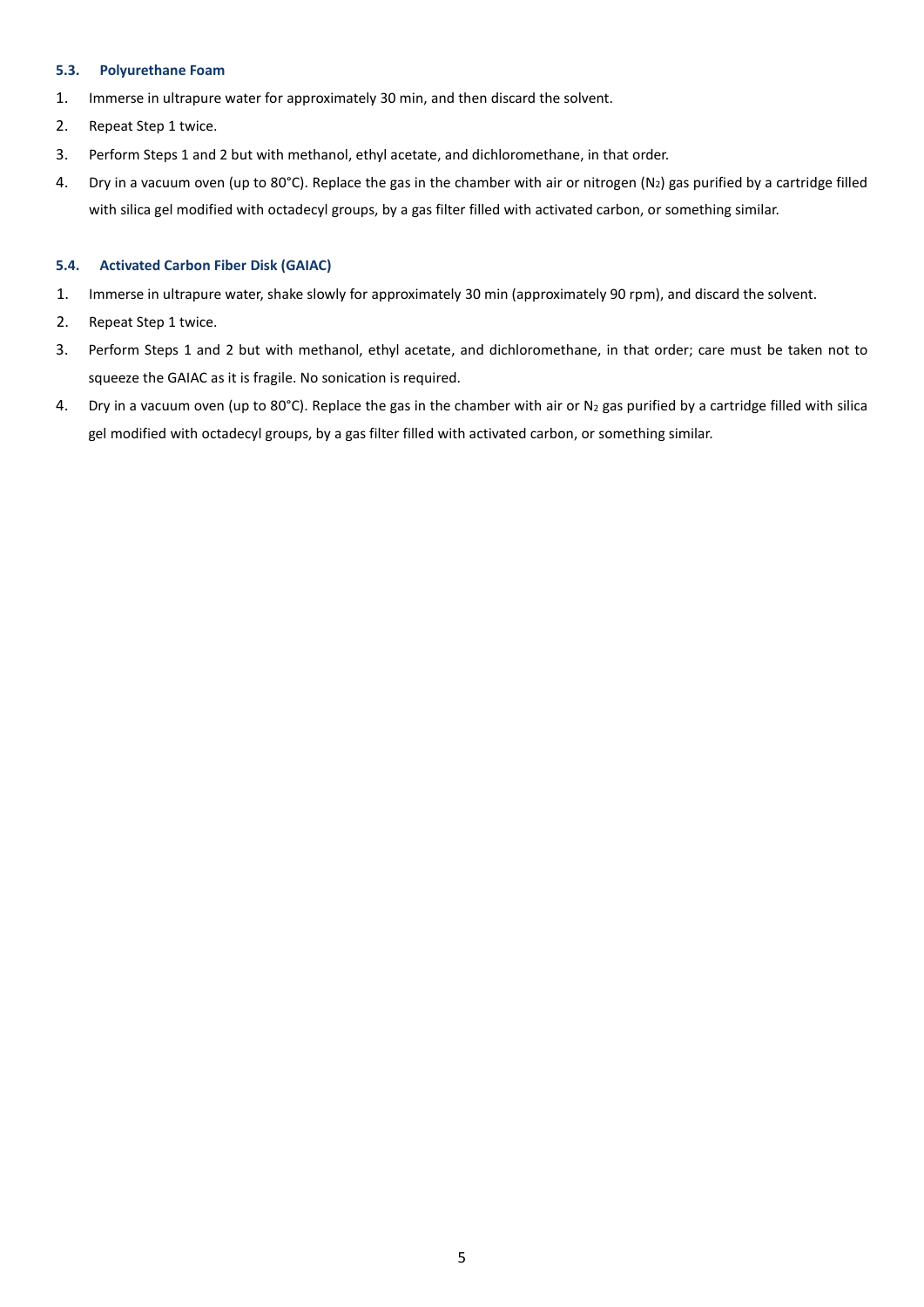# <span id="page-5-0"></span>**6. Extraction**

After sampling, the extraction process of each material is as follows.

# <span id="page-5-1"></span>**6.1. Quartz Fiber Filter– Diameter: 31 mm and 47 mm**





※ A 15-mL PP tube should be used in the following steps.

- 1. Place the QFF in PP tube A and add 4 mL methanol (MeOH).
- 2. Shake the tube (250 rpm) for 30 min at room temperature (20°C–25°C).
- 3. Stir with vortex for 30 s and centrifuge (3,000 rpm, 15 min).
- 4. Transfer the supernatant to PP tube B.
- 5. Add 4 mL of MeOH and repeat Steps 2–4 twice (the final extract volume in PP tube B should be approximately 12 mL).
- 6. Concentrate the extract in PP tube B to 1 mL at 40°C using  $N_2$  gas. Analyze the obtained extract (Fr1) by LC–MS/MS.
- ➢ When injecting each extract into the LC-MS/MS, inject the supernatant obtained by centrifugation if the filters are mixed.
- ➢ Previous studies <sup>6</sup>) have reported that neutral PFAS are not collected by a QFF; thus, the QFF collects only ionic PFAS.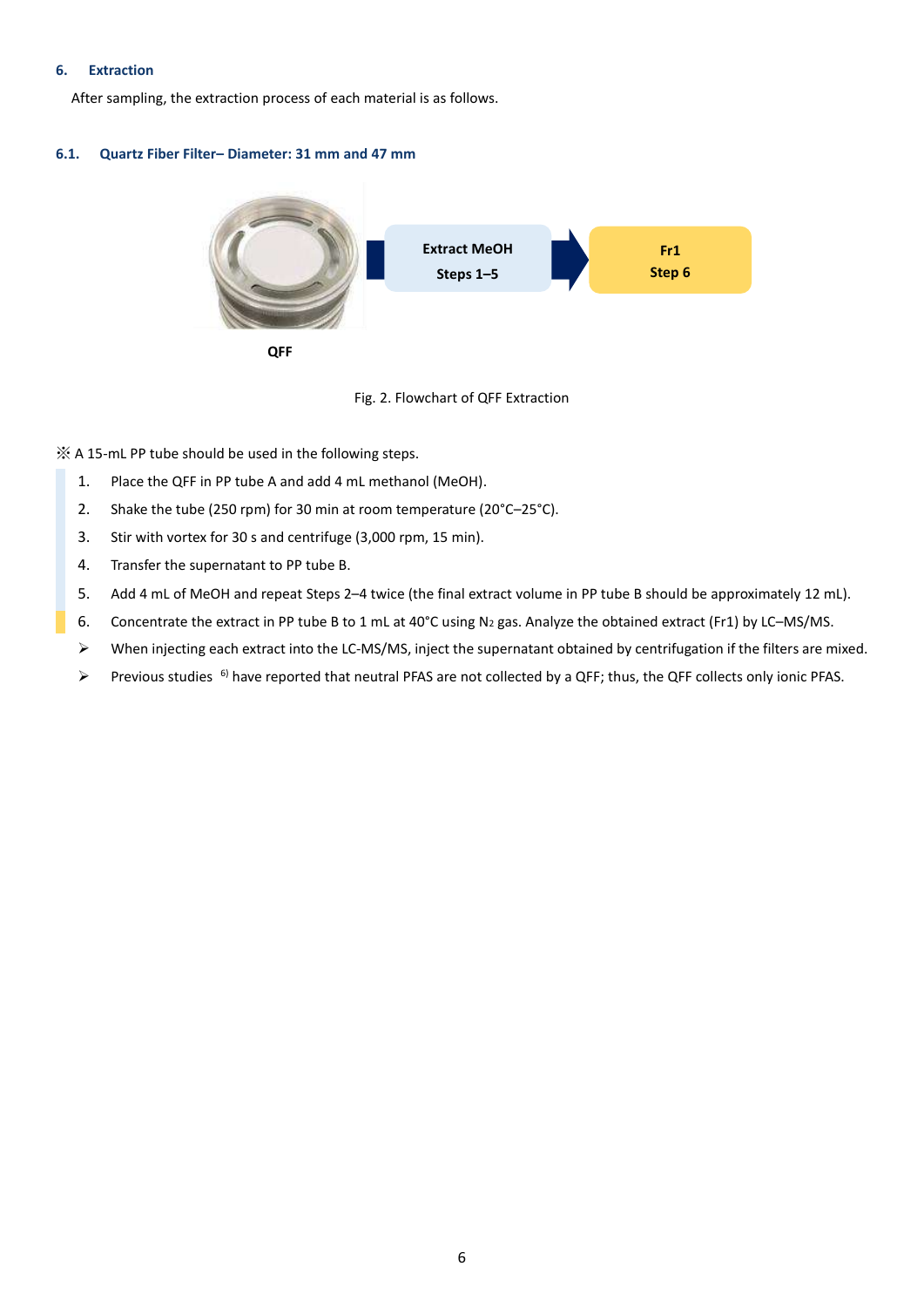# <span id="page-6-0"></span>**6.2. Polyurethane Foam (PUF)**



#### Fig. 3. Flowchart of PUF Extraction

※ A 15-mL PP tube should be used in the following steps.

- 1. Fill a 20-mL PP syringe [\(Fig. 4\)](#page-6-1) connected to a stopcock valve (closed) with PUF, and then add 15 mL 50% dichloromethane (DCM)/ethyl acetate (EtAc) and immerse for 1 h.
- 2. Open the stopcock valve, and drop the extract at a rate of one drop per second, and collect it in PP tube A.
- 3. When the free fall stops, push the plunger to push out the extract.
- 4. Add 10 mL 50% DCM/EtAc to the PP syringe.
- 5. Drop the extract at a rate of one drop per second and collect it in PP tube B.
- 6. Push the plunger to push out the extract.
- 7. Add 5 mL 50% DCM/EtAc to the PP syringe.
- 8. Perform extraction as described in Steps 5 and 6 and obtain two extract aliquots of approximately 15 mL (PP tubes A and B).
- 9. Concentrate each of the two tubes to approximately 7 mL using  $N_2$  gas (see below), and transfer the entire amount from PP tube B to PP tube A. Then, rinse the inside of PP tube B three times with a small amount of 50% DCM/EtAc (300–350 µL) using a glass pipette; the rinse solution should also be transferred to PP tube A.
- ➢ For the concentration of neutral PFAS, set the PP tube in a test tube filled with paper wipers, as shown in [Fig. 5,](#page-6-2) to prevent the PP tube from being exposed to excessive temperature (the temperature of an aluminum block is 35°C).
- 10. Concentrate PP tube A up to 1 mL using 50% DCM/EtAc, and analyze the extraction (Fr1-a) using GC–MS/MS.
- 11. Transfer 500 µL of the extract Fr1-a (PP tube A) into PP tube C and evaporate to almost dry using N<sub>2</sub> gas at 40°C.
- 12. After drying, add 500 µL MeOH, stir with vortex, and homogenize the extract (Fr1-b). Analyze using LC-MS/MS.
- 13. Add 15 mL 0.01% ammonium methanol (0.01% NH<sub>4</sub><sup>+</sup> in MeOH) to a 20-mL PP syringe containing PUF subject to 50% DCM/EtAc extraction (with the stopcock valve closed), and immerse for 1 h.
- 14. Open the stopcock valve, drop the extract at a rate of one drop per second, and collect it in PP tube D.
- 15. When the free fall stops, push the plunger to push out the extract.



<span id="page-6-1"></span>Fig. 4. 20-mL PP syringe



<span id="page-6-2"></span>Fig. 5. Heating of the test tube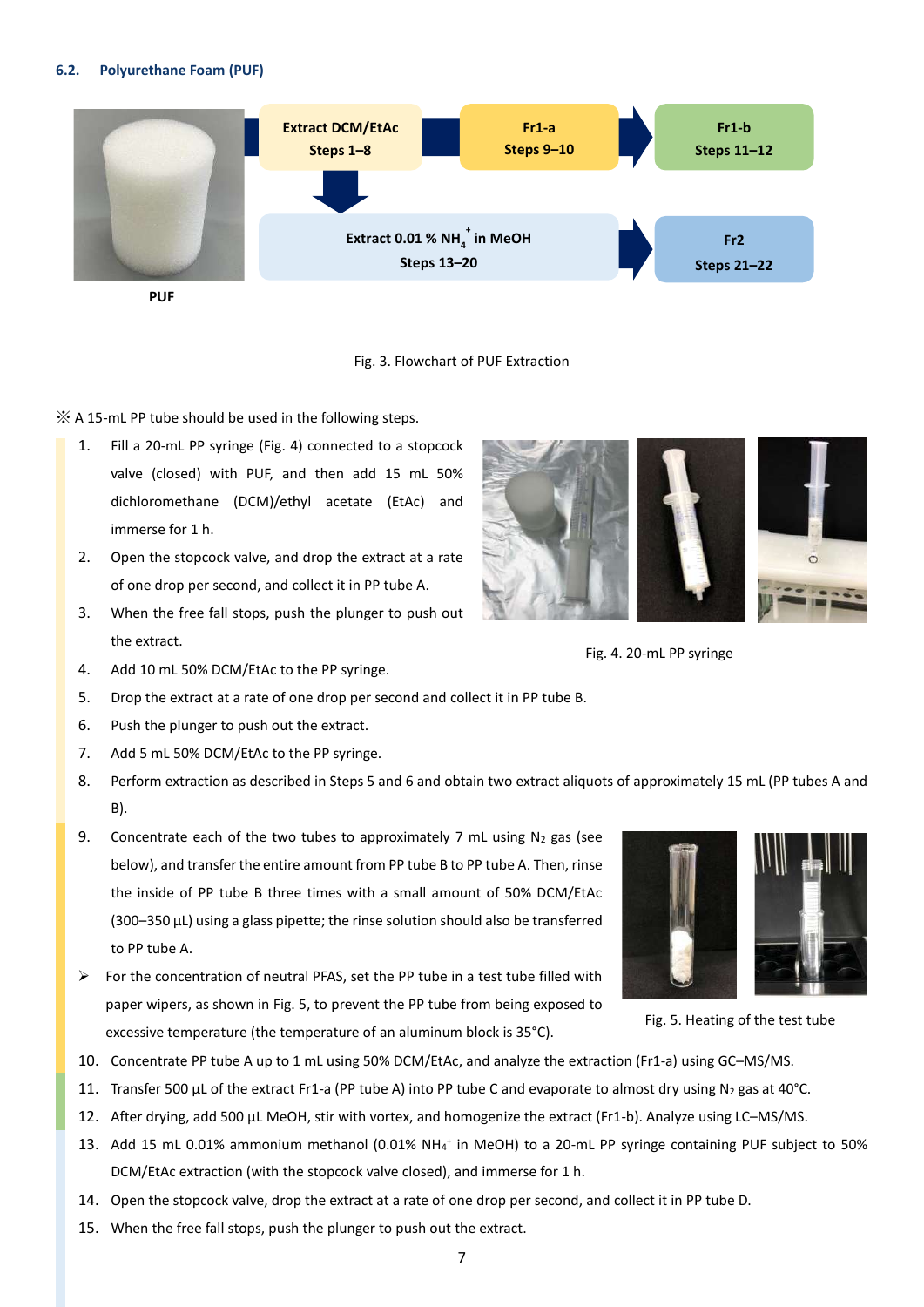- 16. Add 10 mL 0.01% NH<sub>4</sub><sup>+</sup> in MeOH.
- 17. Drop the extract at a rate of one drop per second and collect it in PP tube E.
- 18. Push the plunger to push out the extract.
- 19. Add 5 mL 0.01% NH<sup>4</sup> + in MeOH.
- 20. Perform extraction as described in Steps 17 and 18 and obtain two extract aliquots of approximately 15 mL (PP tubes D and E).
- 21. Concentrate each of the two tubes to approximately 7 mL using N<sub>2</sub> gas at 40°C, and transfer the entire amount from PP tube E to PP tube D. Then, rinse the inside of PP tube E three times with a small amount of MeOH (300–350 µL) using a glass pipette; the rinse solution should also be transferred to PP tube D.
- 22. Concentrate PP tube D up to 1 mL using MeOH, and analyze the extract (Fr2) using LC-MS/MS.
- ➢ When injecting each extract into the LC–MS/MS, inject the supernatant obtained by centrifugation if foreign substances are mixed.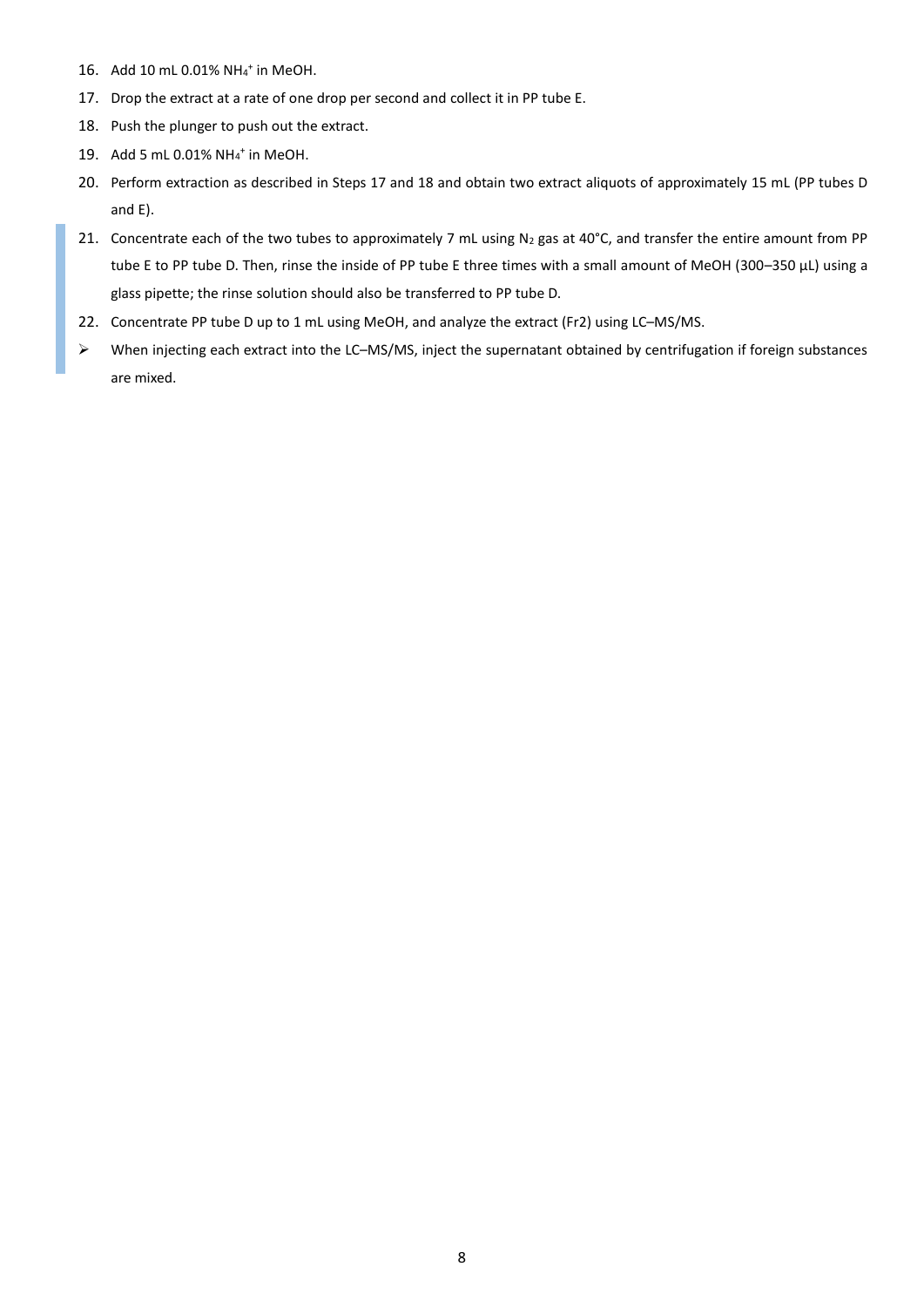# <span id="page-8-0"></span>**6.3. Activated Carbon Fiber Disk (GAIAC)**



**GAIAC**



※ A 15-mL PP tube should be used in the following steps.

- 1. Place GAIAC into a 15-mL PP tube A, add 10 mL 50% DCM/EtAc, and immerse for 1 h.
- 2. Shake (250 rpm) for 30 min at room temperature (20°C–25°C) to transfer the extract to PP tube B.
- 3. Add 10 mL 50% DCM/EtAc to PP tube A and repeat Step 2. Extract that cannot be completely transferred to PP tube B should be transferred to PP tube C.



Fig. 7. 15-mL test tube and GAIAC

- 4. Repeat Step 3. After squeezing the GAIAC of PP tube A with tweezers, remove it and transfer the remaining extract to PP tube C. After the transfer, return the GAIAC to PP tube A, thereby obtaining two extract aliquots of approximately 15 mL (PP tubes B and C).
- 5. Concentrate each of the two tubes to approximately 7 mL using  $N_2$  gas (see below), and transfer the entire amount from PP tube C to PP tube B. Then, rinse the inside of PP tube C three times with a small amount of 50% DCM/EtAc (300–350 µL) using a glass pipette; the rinse solution should also be transferred to PP tube B.
- $\triangleright$  For concentration neutral PFAS, set the PP tube in a test tube filled with paper wipers, as illustrated i[n Fig. 5](#page-6-2) to prevent the test tube from being exposed to excessive temperature (the temperature of an aluminum block is 35°C).
- 6. Concentrate PP tube B up to 1 mL using 50% DCM/EtAc, and analyze the extract (Fr1-a) using GC–MS/MS.
- 7. Transfer 500 µL of the extract Fr1-a (PP tube B) into PP tube D and evaporate to almost dry using N<sub>2</sub> gas at 40°C.
- 8. After drying, add 500 µL MeOH, stir with vortex, and homogenize the extract (Fr1-b). Analyze using LC–MS/MS.
- 9. Add 10 mL 0.01% NH<sub>4</sub><sup>+</sup> in MeOH to PP tube A containing GAIAC subjected to 50% DCM/EtAc extraction, and immerse for 1 h.
- 10. Shake (250 rpm) for 30 min at room temperature (20°C–25°C). Transfer the solvent to a PP tube E.
- 11. Add 10 mL 0.01% NH4<sup>+</sup> in MeOH to PP tube A and repeat Step 10. Extract that cannot be completely transferred to PP tube E should be transferred to PP tube F.
- 12. Repeat Step 11 once more, thereby obtaining two extract aliquots of approximately 15 mL (PP tubes E and F).
- 13. Concentrate each of the two tubes to approximately 7 mL using  $N_2$  gas at 40°C, and transfer the entire amount from PP tube F to PP tube E. Then, rinse the inside of PP tube F three times with a small amount of MeOH (300–350 µL) using a glass pipette; the rinse solution should also be transferred to PP tube E.
- 14. Concentrate PP tube E up to 1 mL using MeOH, and analyze the extract (Fr2) using LC–MS/MS.
- When injecting each extract into the LC–MS/MS, inject the supernatant obtained by centrifugation if fibers are mixed.
- <span id="page-8-1"></span>**7. Analysis**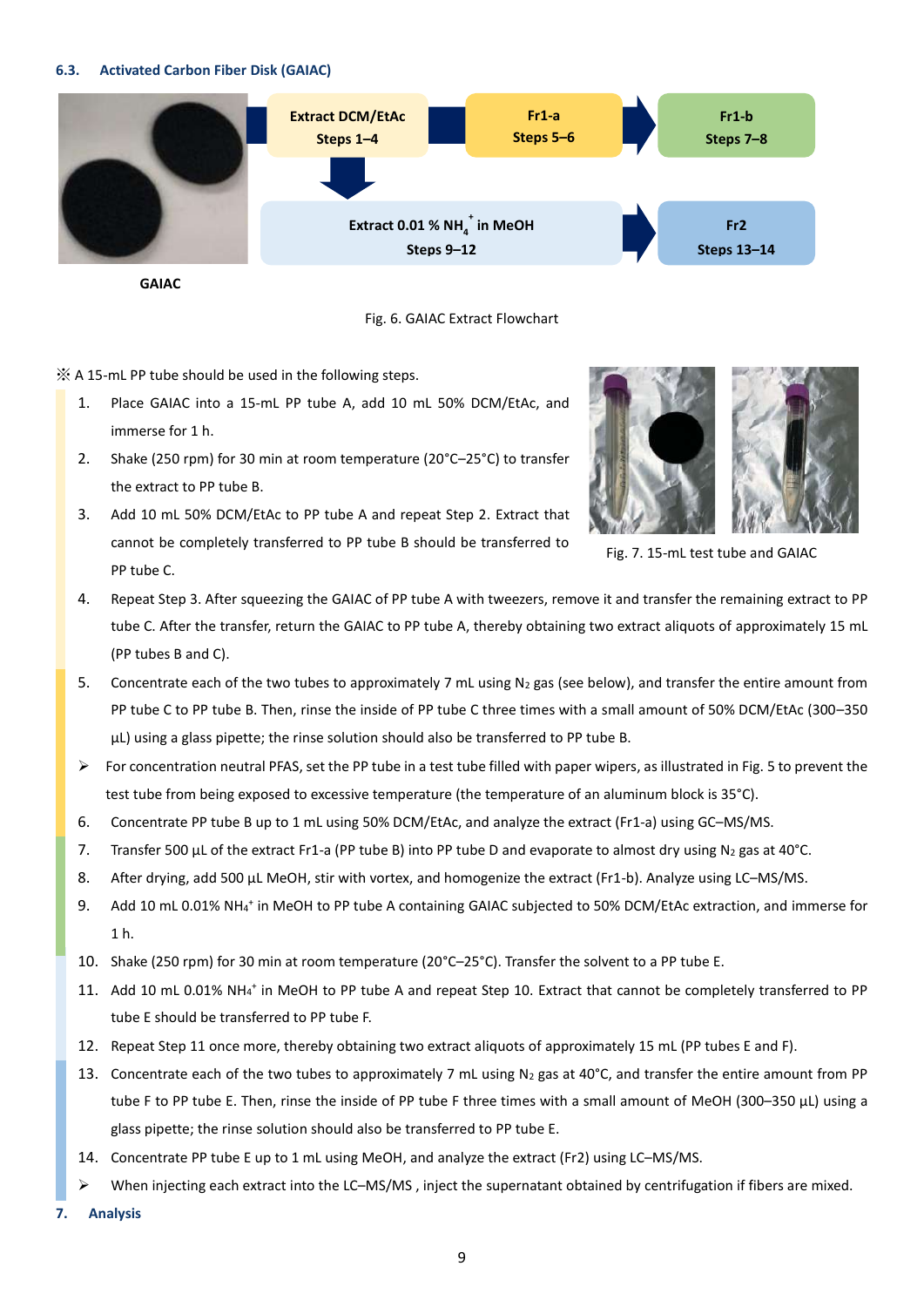# <span id="page-9-0"></span>**7.1. Ionic PFAS Analysis**

Ionic PFAS and part of the neutral PFAS (FOSAs) can be analyzed using LC–MS/MS. The instrumentation and parameters for LC and MS are summarized in [Table](#page-9-2) 1 and Table 2, respectively. The parameters provided in References  $1$ ,  $2$ ) were used for MS/MS monitor ions.

| System                    | Exion (SCIEX)                                       |                                             |     |     |              |      |    |
|---------------------------|-----------------------------------------------------|---------------------------------------------|-----|-----|--------------|------|----|
| Column                    | InertSustain AQ-C18 (GL Sciences Inc.)              |                                             |     |     |              |      |    |
|                           | $1.9 \,\mu m$ , 2.1 mm I.D. $\times$ 100 mm         |                                             |     |     |              |      |    |
| <b>Delay Column</b>       | Delay Column for PFAS 3.0 × 30 mm (GL Science Inc.) |                                             |     |     |              |      |    |
| <b>Mobile Phase (A)</b>   |                                                     | 10 mmol/L aqueous ammonium acetate solution |     |     |              |      |    |
| <b>Mobile Phase (B)</b>   | Acetonitrile                                        |                                             |     |     |              |      |    |
| <b>Column Temperature</b> | $40^{\circ}$ C                                      |                                             |     |     |              |      |    |
| Gradient                  | <b>Time</b>                                         | $\mathbf{0}$                                | 1.5 | 10  | 11           | 11.1 | 15 |
|                           | (min)                                               |                                             |     |     |              |      |    |
|                           | A %                                                 | 90                                          | 70  | 0   | $\mathbf{0}$ | 90   | 90 |
|                           | <b>B</b> %                                          | 10                                          | 30  | 100 | 100          | 10   | 10 |
| <b>Flow Rate</b>          | $0.3$ mL/min                                        |                                             |     |     |              |      |    |
| <b>Injection Volume</b>   | $2 \mu L$                                           |                                             |     |     |              |      |    |
| <b>Sample Cooler</b>      | 10 °C                                               |                                             |     |     |              |      |    |

<span id="page-9-1"></span>Table 1. Example of Instrumentation and Parameters for Liquid chromatography

# <span id="page-9-2"></span>Table 2. Example of Instrumentation and Parameters for Mass spectrometry

| System                   | QTRAP 6500+ (SCIEX) | <b>Collision Gas (CAD)</b>    | 12      |
|--------------------------|---------------------|-------------------------------|---------|
| <b>Ion Source</b>        | <b>ESI</b>          | <b>Ion Spray Voltage (IS)</b> | $-4500$ |
| <b>Mode</b>              | <b>MRM</b>          | <b>Temperature (TEM)</b>      | 300 °C  |
| <b>Polarity</b>          | <b>Negative</b>     | <b>Ion Source Gas1</b>        | -50     |
| <b>Curtain Gas (CUR)</b> | 40                  | <b>Ion Source Gas2</b>        | 30      |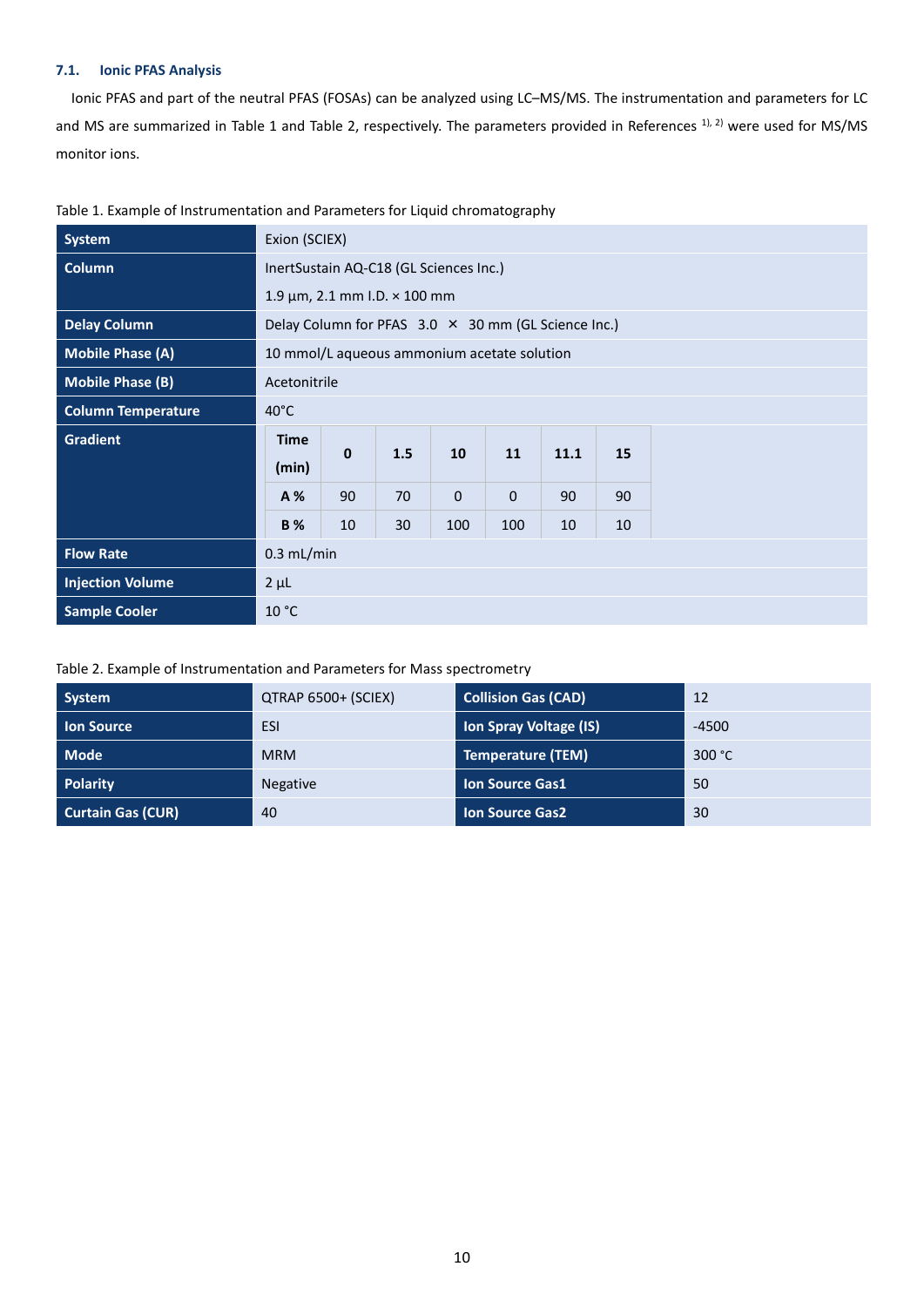

Fig.8 MRM Chromatogram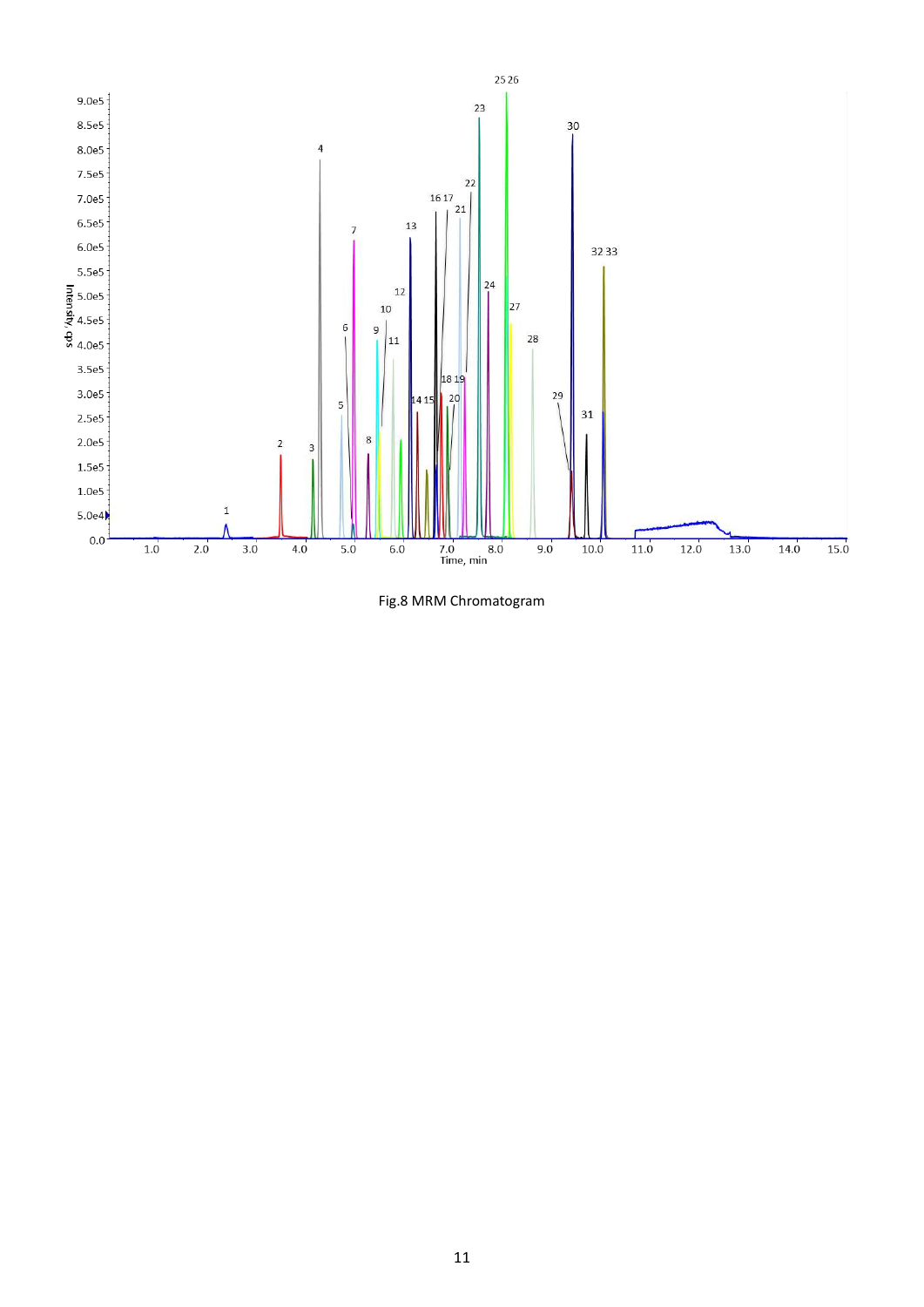# Table 3. Examples of MRM Transitions and Collision Energy (CE) of Ionic PFAS for LC–MS/MS

| No.            | <b>Compounds</b>                                       | Abbreviation                 | <b>R.T.</b> | <b>Transition 1</b> | <b>CE</b> | <b>Transition 2</b> | <b>CE</b> |
|----------------|--------------------------------------------------------|------------------------------|-------------|---------------------|-----------|---------------------|-----------|
| $\mathbf{1}$   | 2,2,3,3,3-Pentafluoropropionic acid                    | PFPrA                        | 1.24        | 163.0>119.0         | $-16$     |                     |           |
| $\overline{2}$ | Perfluorobutanoic acid                                 | <b>PFBA</b>                  | 2.14        | 213.0>169.0         | $-14$     |                     |           |
| 3              | Sodium prefluoro-1-<br>propanesulfanate                | <b>PFPrS</b>                 | 3.95        | 249.0>80.0          | $-52$     | 249.0>99.0          | $-34$     |
| 4              | Perfluoropentanoic acid                                | PFPeA                        | 4.02        | 263.0>219.0         | $-11$     |                     |           |
| 5              | Perfluorohexanoic acid                                 | PFHxA                        | 4.73        | 313.0>269.0         | $-15$     | 313.0>119.0         | $-30$     |
| 6              | Perfluorobutanesulfonic acid                           | <b>PFBS</b>                  | 4.84        | 299.0>80.0          | $-59$     | 299.0>99.0          | -44       |
| 7              | Hexafluoropropylene oxide dimer acid                   | HFPO-DA (GenX)               | 4.96        | 329.0>169.0         | $-16$     | 329.0>285.0         | -8        |
| 8              | Perfluoroheptanoic acid                                | PFHpA                        | 5.29        | 363.0>319.0         | $-14$     | 363.0>169.0         | $-26$     |
| 9              | 4,8-Dioxa-3H-perfluorononanoic acid                    | ADONA(DONA)                  | 5.44        | 377.0>251.0         | $-14$     | 377.0>85.0          | -56       |
| 10             | 6:2 Fluorotelomer sulfonic acid                        | 6:2FTS                       | 5.5         | 427.0>407.0         | $-34$     | 427.0>81.0          | $-74$     |
| $11\,$         | Perfluorooctanoic acid                                 | <b>PFOA</b>                  | 5.69        | 413.0>369.0         | $-14$     | 413.0>169.0         | $-26$     |
| 12             | Perfluorohexanesulfonic acid                           | <b>PFHxS</b>                 | 5.86        | 399.0>80.0          | $-80$     | 399.0>99.0          | -80       |
| 13             | 8:2 Fluorotelomer unsaturated<br>carboxylic acid       | <b>FOUEA</b><br>(8:2 FTUCA*) | 5.9         | 457.0>393.0         | $-16$     | 457.0>343.0         | -56       |
| 14             | Perfluorononanoic acid                                 | <b>PFNA</b>                  | 6.07        | 463.0>419.0         | $-16$     | 463.0>219.0         | $-26$     |
| 15             | 8:2 Fluorotelomer sulfonic acid                        | 8:2FTS                       | 6.25        | 527.0>507.0         | $-40$     | 527.0>81.0          | -82       |
| 16             | Perfluoroheptanesulfonic Acid                          | PFHpS                        | 6.29        | 449.0>80.0          | $-104$    | 449.0>99.0          | $-70$     |
| 17             | Perfluorodecanoic acid                                 | <b>PFDA</b>                  | 6.43        | 513.0>469.0         | $-19$     | 513.0>219.0         | $-27$     |
| 18             | N-methylperfluoro-1-<br>octanesulfonamidoacetic acid   | N-MeFOSAA                    | 6.56        | 570.0>419.0         | $-30$     | 570.0>483.0         | $-24$     |
| 19             | Perfluorooctanesulfonic acid                           | <b>PFOS</b>                  | 6.65        | 499.0>80.0          | $-97$     | 499.0>99.0          | $-77$     |
| 20             | 2H-perfluoro-2-dodecenoic acid                         | 10:2FTUCA (FDUEA)            | 6.66        | 557.0>493.0         | $-20$     | 557.0>243.0         | $-52$     |
| 21             | N-ethylperfluoro-1-octanesulfonamidoacetic acid        | N-EtFOSAA                    | 6.78        | 584.0>419.0         | $-30$     | 584.0>526.0         | $-28$     |
| 22             | Perfluoroundecanoic acid                               | PFUnA                        | 6.81        | 563.0>519.0         | $-19$     | 563.0>269.0         | $-28$     |
| 23             | 9-Chlorohexadecafluoro-3-<br>oxanonane-1-sulfonic acid | 9CI-PF3ONS                   | 6.95        | 531.0>351.0         | $-40$     | 531.0>83.0          | $-56$     |
| 24             | Perfluorododecanoic acid                               | PFDoA                        | 7.16        | 613.0>569.0         | $-17$     | 613.0>269.0         | $-29$     |
| 25             | Perfluorodecanesulfonic acid                           | <b>PFDS</b>                  | 7.38        | 599.0>80.0          | $-94$     | 599.0>99.0          | $-91$     |
| 26             | Perfluorotridecanoic acid                              | <b>PFTrDA</b>                | 7.52        | 663.0>619.0         | $-19$     | 663.0>269.0         | $-32$     |
| 27             | Perfluorotetradecanoic acid                            | PFTeDA(PFTeA)                | 7.84        | 713.0>669.0         | $-19$     | 713.0>319.0         | $-36$     |
| 28             | Perfluorooctanesulfonamide                             | <b>FOSA</b>                  | 8.47        | 498.0>78.0          | $-85$     | 498.0>169.0         | $-40$     |
| 29             | Perfluoro-n-hexadecanoic acid                          | PFHxDA                       | 8.52        | 813.0>769.0         | $-20$     | 813.0>319.0         | $-34$     |
| 30             | Perfluoro-n-octadecanoic acid                          | PFOCDA (PFODA)               | 9.1         | 913.0>869.0         | $-20$     | 913.0>369.0         | $-40$     |
| 31             | 8:2 Polyfluoroalkyl phosphate diester                  | 8:2 diPAP                    | 9.5         | 989.0>97.0          | $-130$    | 989.0>543.0         | $-36$     |
| 32             | n-methylperfluoro-1-octanesulfonamide                  | N-MeFOSA                     | 9.96        | 512.0>169.0         | $-37$     | 512.0>219.0         | -34       |
| 33             | N-ethylperfluoro-1-octanesulfonamide                   | N-EtFOSA                     | 10.28       | 526.0>169.0         | $-37$     | 526.0>219.0         | $-34$     |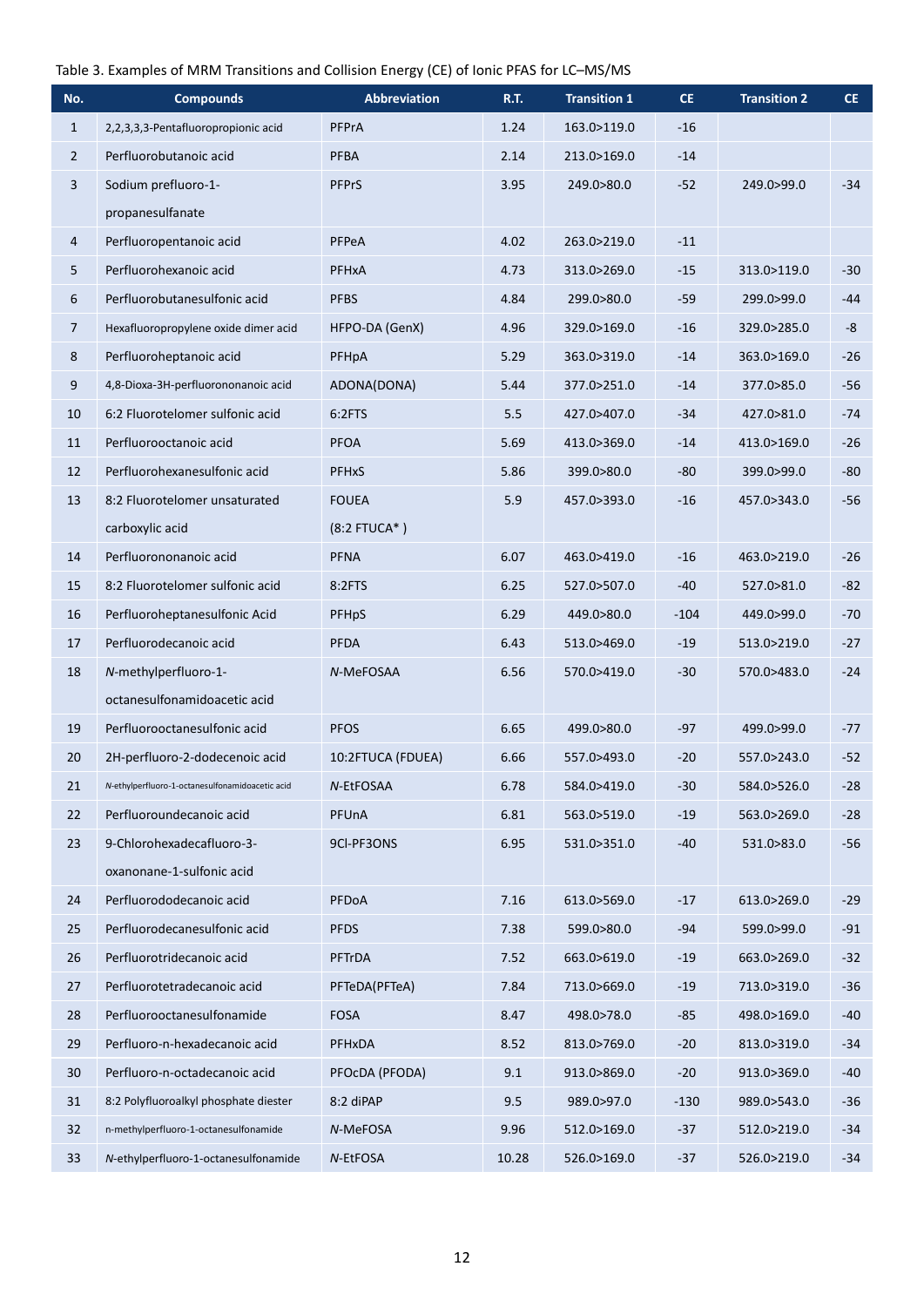# <span id="page-12-0"></span>**7.2. Neutral PFAS Analysis**

Neutral PFAS were analyzed using GC–MS/MS, and the instrumentation and parameters are summarized i[n Table](#page-12-1) 4. [Table](#page-14-0) 5 lists the monitor ions for MS/MS.

| <b>System</b>         | 8890/7010B Triple quadrupole GC/MS (Agilent Technologies, Inc) |                                          |                |  |  |  |  |
|-----------------------|----------------------------------------------------------------|------------------------------------------|----------------|--|--|--|--|
| <b>Column</b>         | InertCap Pure-WAX (GL Science Inc.)                            |                                          |                |  |  |  |  |
|                       |                                                                | 0.25 mm I.D. $\times$ 30 m, df = 0.25 µm |                |  |  |  |  |
| Injection             | <b>Splitless</b>                                               |                                          |                |  |  |  |  |
| <b>Injection Vol.</b> | $2 \mu L$ , $200^{\circ}C$                                     |                                          |                |  |  |  |  |
| <b>Carrier Gas</b>    | He, 1.2 mL / min                                               |                                          |                |  |  |  |  |
| Column Temp.          | Rate $(°C/min)$                                                | Temp (°C)                                | hold (min)     |  |  |  |  |
|                       | $\mathbf 0$                                                    | 40                                       | $\overline{2}$ |  |  |  |  |
|                       | 10                                                             | 200                                      | $\Omega$       |  |  |  |  |
|                       | 20                                                             | 250                                      | 20             |  |  |  |  |
| Ion Source temp.      | $320^{\circ}$ C                                                |                                          |                |  |  |  |  |
| Ion mode              | EI                                                             |                                          |                |  |  |  |  |
| <b>Mode</b>           | <b>MRM</b>                                                     |                                          |                |  |  |  |  |

<span id="page-12-1"></span>Table 4. Example of Instrumentation and Parameters for GC–MS/MS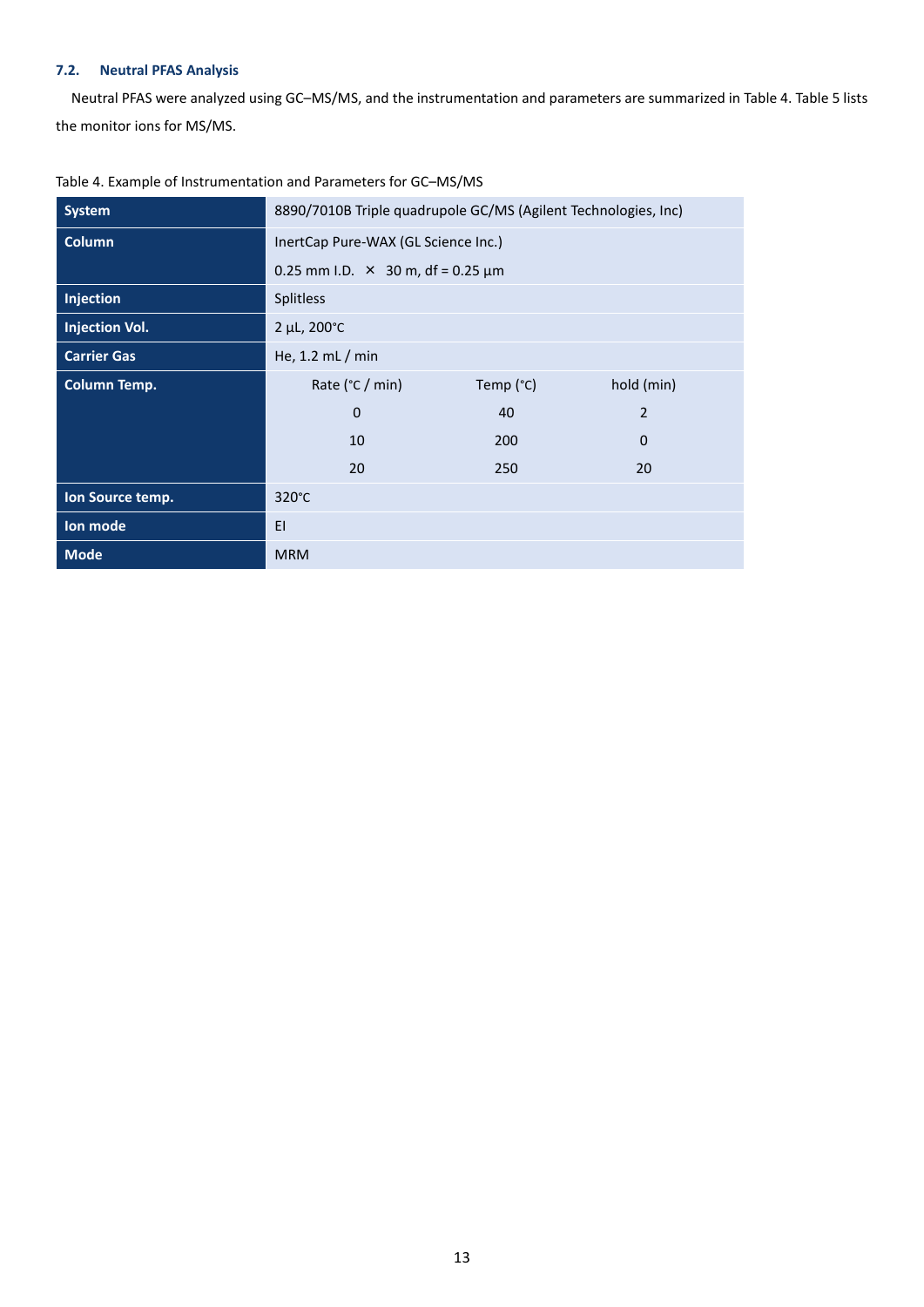

Fig. 9. MRM Chromatogram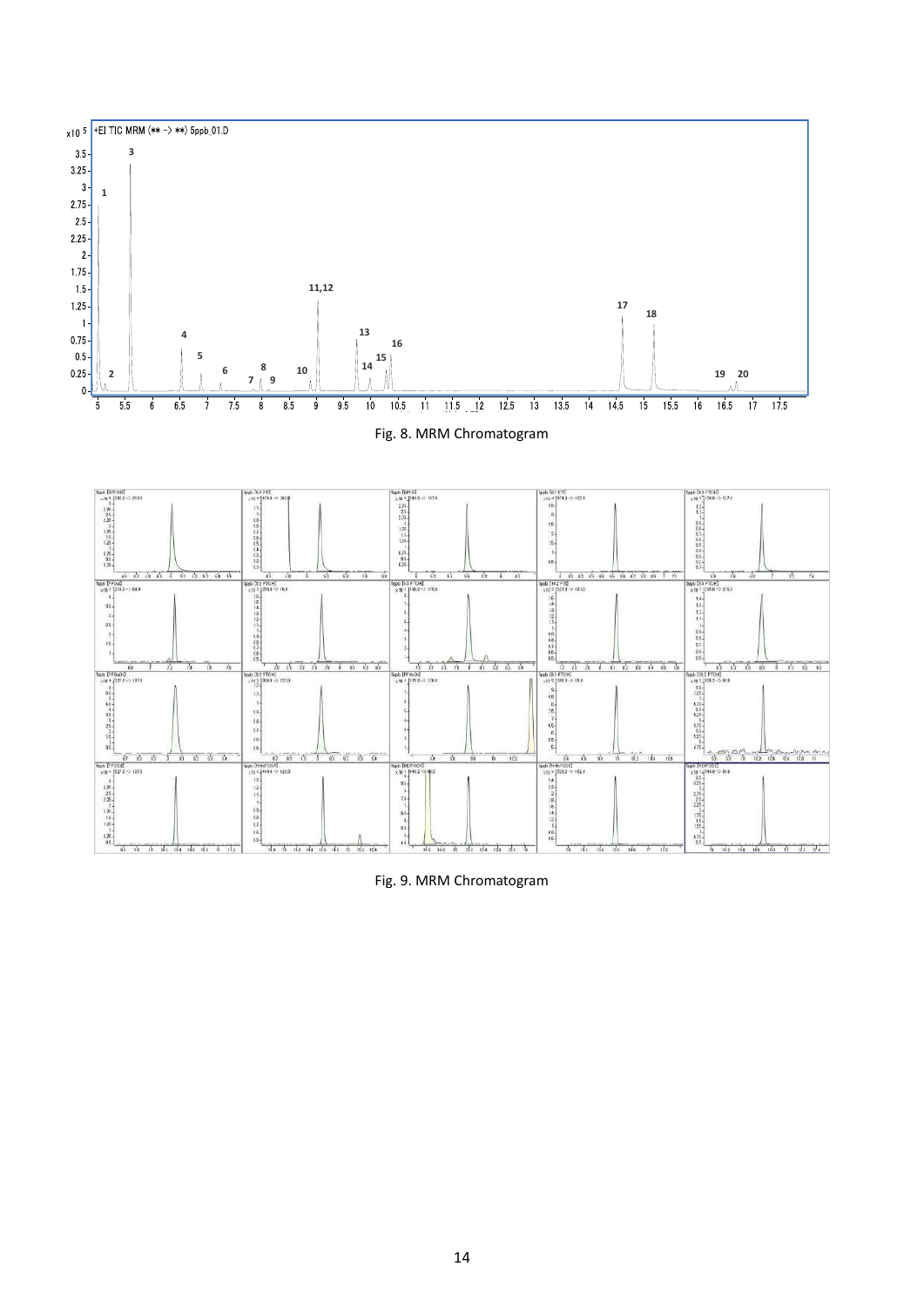| No.                     | <b>Compounds</b> | R.T.  |     | <b>Transition 1</b> |                |     | <b>Transition 2</b> |           |
|-------------------------|------------------|-------|-----|---------------------|----------------|-----|---------------------|-----------|
|                         |                  | (min) | Q1  | Q3                  | <b>CE</b>      | Q1  | Q3                  | <b>CE</b> |
| $\mathbf{1}$            | <b>BTFBB</b>     | 5.00  | 292 | 213                 | 26             | 294 | 213                 | 18        |
| $\overline{2}$          | 6:2FTI           | 5.13  | 474 | 263                 | 28             | 327 | 181                 | 16        |
| $\mathsf 3$             | <b>BPFB</b>      | 5.60  | 248 | 167                 | 24             | 248 | 117                 | 22        |
| $\overline{\mathbf{4}}$ | 8:2FTI           | 6.53  | 574 | 427                 | $\,8\,$        | 547 | 313                 | 20        |
| $\mathsf S$             | 4:2 FTOH         | 6.90  | 196 | 127                 | 10             | 196 | 77                  | 26        |
| $\boldsymbol{6}$        | PFDol            | 7.25  | 219 | 69                  | 28             | 169 | 69                  | 16        |
| $\overline{7}$          | 6:2 FTOH         | 7.86  | 296 | 77                  | 26             | 344 | 95                  | 24        |
| $\bf 8$                 | 4:3 FTOH         | 7.99  | 195 | 175                 | 8              | 195 | 95                  | 24        |
| $\boldsymbol{9}$        | 10:2FTI          | 8.13  | 527 | 481                 | $\,8\,$        | 527 | 145                 | 10        |
| 10                      | 6:3 FTOH         | 8.90  | 295 | 275                 | 8              | 295 | 181                 | 24        |
| 11                      | 8:2 FTOH         | 9.02  | 396 | 127                 | 12             | 131 | 69                  | 22        |
| 12                      | PFBuDil          | 9.05  | 327 | 181                 | $8\phantom{1}$ | 327 | 69                  | 60        |
| 13                      | PFHxDil          | 9.75  | 177 | 127                 | 28             | 281 | 181                 | 22        |
| 14                      | 8:3 FTOH         | 9.98  | 395 | 95                  | 12             | 131 | 69                  | 20        |
| 15                      | 10:2 FTOH        | 10.28 | 505 | 669                 | 60             | 131 | 69                  | 60        |
| 16                      | <b>PFODil</b>    | 10.38 | 527 | 127                 | 14             | 381 | 69                  | 60        |
| 17                      | N-EtFOSA         | 14.61 | 448 | 69                  | 60             | 131 | 69                  | 28        |
| 18                      | N-MeFOSA         | 15.19 | 448 | 428                 | 12             | 131 | 69                  | 28        |
| 19                      | N-MeFOSE         | 16.59 | 526 | 462                 | 18             | 462 | 93                  | 28        |
| 20                      | N-EtFOSE         | 16.69 | 540 | 69                  | 54             | 540 | 448                 | 20        |

# <span id="page-14-0"></span>Table 5. Examples of MRM Transitions of Neutral PFAS for GC-MS/MS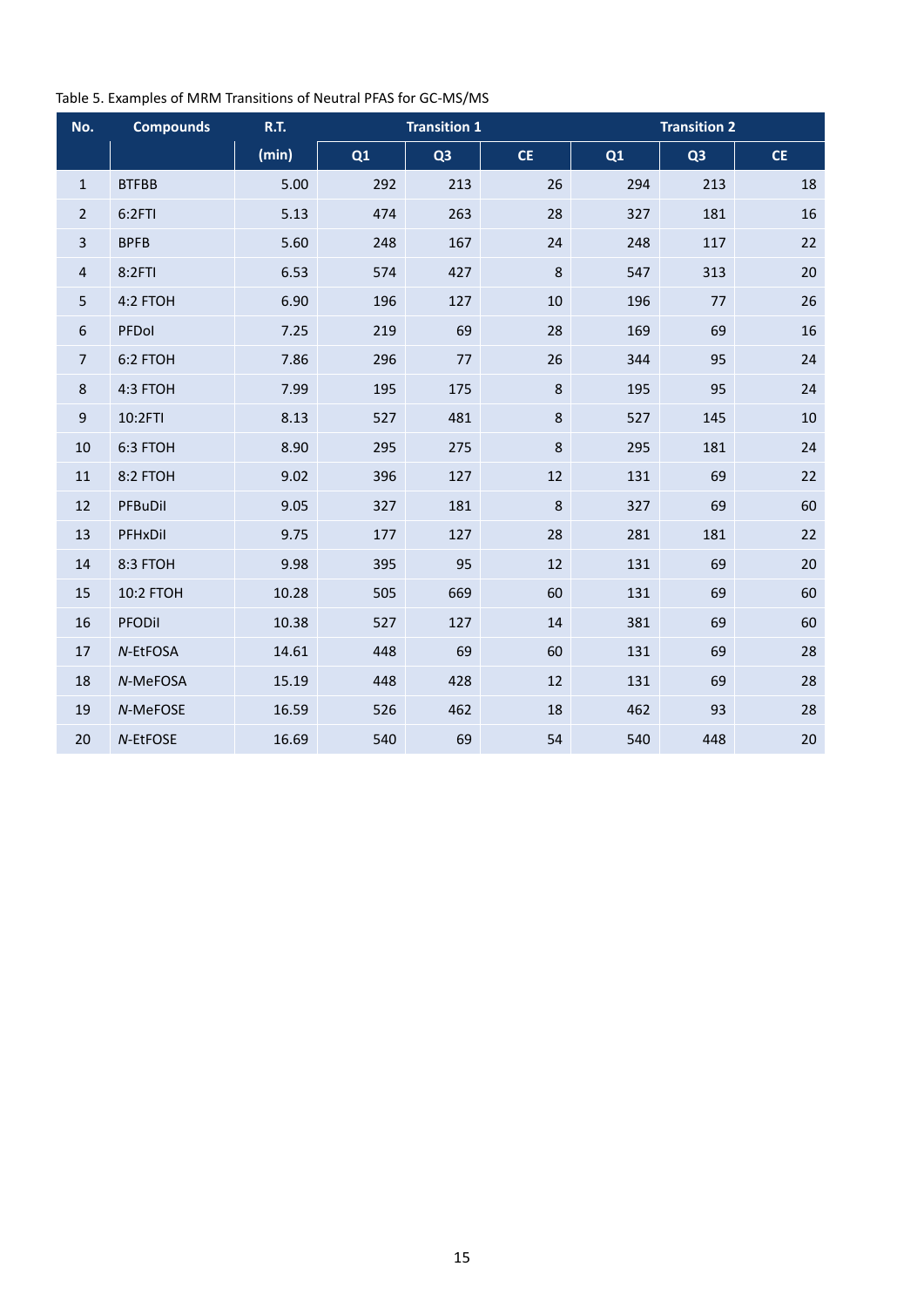### <span id="page-15-0"></span>**7.3. QA/QC**

The concentrations of the target PFAS were quantified using an external calibration curve. The calibration curves were based on a PFAS concentration series of 2, 10, 50, 200, 1,000, and 5,000 (pg/mL) for LC–MS/MS and 0.025, 0.05, 0.1, 0.25, 0.5, 1, 2, 5, 20, and 50 (ng/mL) for GC–MS/MS. The deviation of every point from the regression line was less than 20% from theoretical value. The instrumental limit of quantification (I-LOQ) was (i) the smallest concentration of the standard on the calibration curve that could be accurately measured within ±20% of its theoretical value, or (ii) a signal-to-noise ratio of ≥10.

To verify the stability of the instrument, a mixed standard solution adjusted to 1,000 pg/mL for LC–MS/MS and 5 ng/mL for GC– MS/MS was measured for each analysis batch. If the concentration of the mixed standard solution was not within ±20% of the corresponding theoretical value, a new calibration curve was prepared. The material blank (procedural blank) and material recovery (procedural recovery) were analyzed for every batch of samples.

The target compounds can be quantified by the internal standard method, and loss in the sampling and extraction processes can be corrected to a limited extent. The timing of adding the internal standard can be determined according to the application (see [Table](#page-15-1) 6). [Table](#page-15-2) 7 presents examples of the internal standard; if the main components are the same, any surrogate can be used regardless of the number and position of  $^{13}$ C.

<span id="page-15-1"></span>Table 6. Timing and Purpose of Adding Internal Standard

| Timing of Addition            |               | Purpose                                       |
|-------------------------------|---------------|-----------------------------------------------|
| Prior to sampling)            |               |                                               |
| • Ionic PFAS; QFF at Stage I  | $\Rightarrow$ | To correct for loss in the sampling process   |
| . Neutral PFAS; PUF           |               |                                               |
| Immediately before extraction | $\Rightarrow$ | To correct for loss in the extraction process |

#### <span id="page-15-2"></span>Table 7. Examples of Internal Standard

| <b>Internal Standard</b> | <b>Target Compounds</b> | <b>Internal Standard</b>                        |
|--------------------------|-------------------------|-------------------------------------------------|
| ${}^{13}C_3$ -PFBS       | <b>PFBS</b>             | ${}^{13}C_2 - 8:2$ FTSA                         |
| $^{13}C_3$ -PFHxS        | <b>PFH<sub>x</sub>S</b> | ${}^{13}C_4 - 8:2$ dipap                        |
| ${}^{13}C_8$ -PFOS       | <b>PFOS</b>             | ${}^{13}C_3$ -HFPO-DA                           |
| ${}^{13}C_4$ -PFBA       | <b>PFBA</b>             | $d_3$ -N-MeFOSAA                                |
| $^{13}C_5$ -PFHxA        | <b>PFH<sub>x</sub>A</b> | d <sub>5</sub> -N-MeFOSAA                       |
| ${}^{13}C_4$ -PFHpA      | PFHpA                   | $d_3$ -N-MeFOSA                                 |
| ${}^{13}C_8$ -PFOA       | <b>PFOA</b>             | $d_5$ -N-EtFOSA                                 |
| $^{13}C_9$ -PFNA         | <b>PFNA</b>             | d <sub>7</sub> -N-MeFOSE                        |
| ${}^{13}C_6$ -PFDA       | <b>PFDA</b>             | d <sub>9</sub> -N-EtFOSE                        |
| $^{13}C_7$ -PFUnDA       | PFUnDA                  | $d_4 - 4:2$ FTOH                                |
| ${}^{13}C_2$ -PFDoDA     | <b>PFDoDA</b>           | $d_2 - 13C_2 - 6:2$ FTOH                        |
| $^{13}C_2$ -PFTeDA       | <b>PFTeDA</b>           | $d_2$ - <sup>13</sup> C <sub>2</sub> -8:2 FTOH  |
| $^{13}C_{2} - 6:2$ FTSA  | 6:2 FTSA                | $d_2$ - <sup>13</sup> C <sub>2</sub> -10:2 FTOH |

| <b>Internal Standard</b>                         | <b>Target Compounds</b> |
|--------------------------------------------------|-------------------------|
| $^{13}C_{2}$ -8:2 FTSA                           | 8:2 FTSA                |
| ${}^{13}C_{4} - 8:2$ dipap                       | $8:2$ dipAP             |
| $^{13}C_3$ -HFPO-DA                              | HFPO-DA                 |
| $d_3$ -N-MeFOSAA                                 | N-MeFOSAA               |
| d <sub>5</sub> -N-MeFOSAA                        | N-MeFOSAA               |
| $d_3$ -N-MeFOSA                                  | N-MeFOSA                |
| $d_5$ -N-EtFOSA                                  | N-EtFOSA                |
| d <sub>7</sub> -N-MeFOSE                         | N-MeFOSE                |
| d <sub>9</sub> -N-EtFOSE                         | N-EtFOSE                |
| $d_4 - 4:2$ FTOH                                 | 4:2 FTOH                |
| $d_{2}$ - <sup>13</sup> C <sub>2</sub> -6:2 FTOH | 6:2 FTOH                |
| $d_2$ - <sup>13</sup> C <sub>2</sub> -8:2 FTOH   | 8:2 FTOH                |
| $d_2$ - <sup>13</sup> C <sub>2</sub> -10:2 FTOH  | 10:2 FTOH               |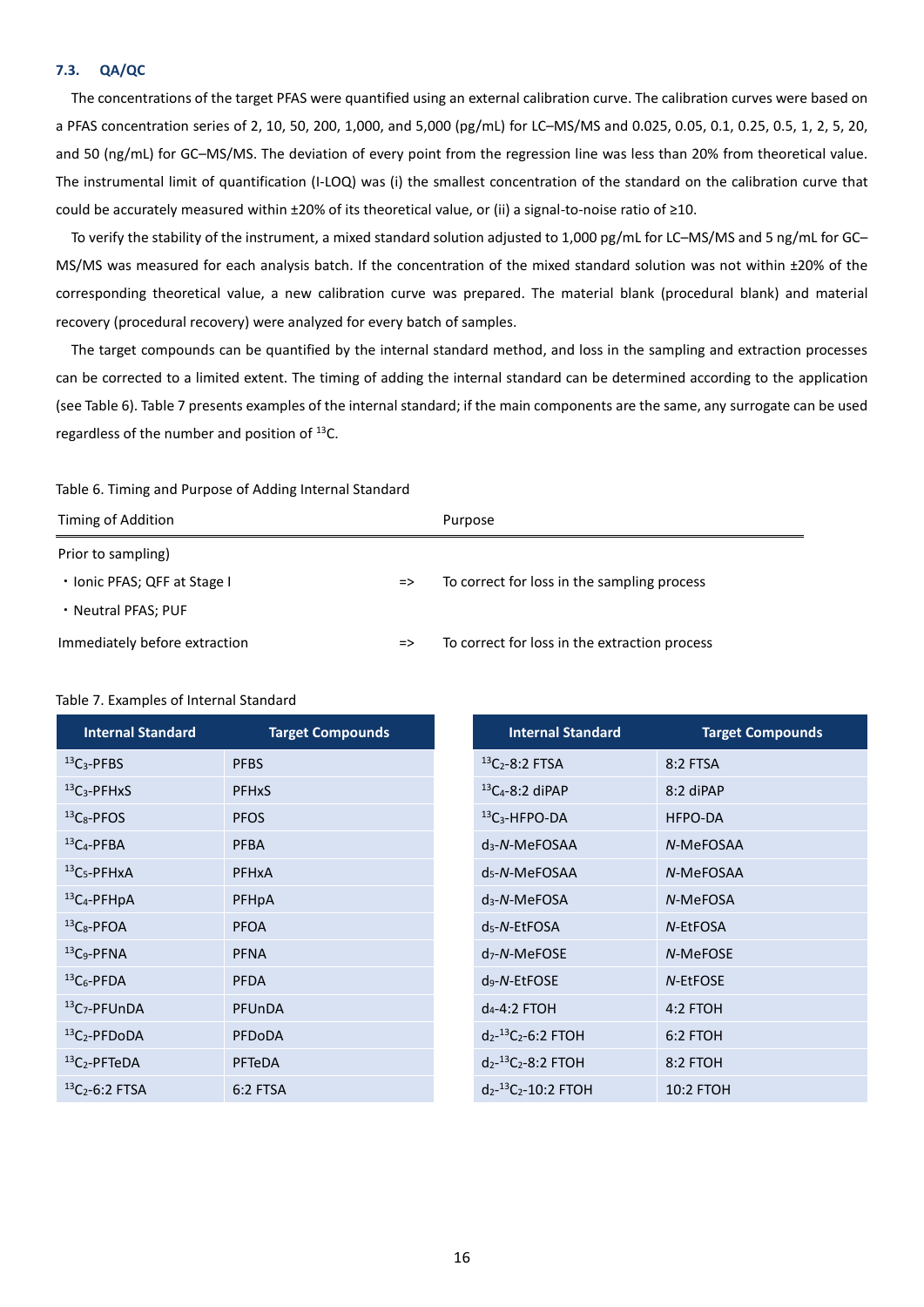### <span id="page-16-0"></span>**8. Product Data**

Consequently, the recovery tests of the target compounds for each material and the blank tests of each material were performed, and real sample measurement was performed as an example. The results are summarized below. This results shown in this chapter are analyzed using the GCMS-TQ8050 GC-MS / MS system (Shimadzu) and LC-MS / MS system configured by the Agilent 1260 Infinity (Agilent) and the Triple Quad 4500 (SCIEX).

# <span id="page-16-1"></span>**8.1. Method Quantification Limit (MQL)**

The MQLs in the blank test of each material and the measurement of real samples are summarized in [Table](#page-16-2) 8 and [Table](#page-17-0) 9, respectively. The blank value of each material is an absolute amount (pg) per material, and the real sample concentration is expressed as a relative concentration per air volume ( $pg/m<sup>3</sup>$ ).

| <b>Compounds</b> | MQL (pg)       | <b>Compounds</b> | MQL (pg)       | <b>Compounds</b> | MQL (pg)       |
|------------------|----------------|------------------|----------------|------------------|----------------|
| <b>PFEtS</b>     | $\overline{2}$ | PFTeDA           | $\overline{2}$ | 4:2 FTOH         | 250            |
| <b>PFPrS</b>     | 10             | PFHxDA           | $\overline{2}$ | 4:3 FTOH         | 5,000          |
| <b>PFBS</b>      | $\overline{2}$ | PFOcDA           | $\overline{2}$ | 6:2 FTOH         | 250            |
| PFHxS            | $\overline{2}$ | 6:2 FTSA         | $\overline{2}$ | 6:3 FTOH         | 2,000          |
| <b>PFOS</b>      | $\overline{2}$ | 8:2 FTSA         | $\overline{2}$ | 8:2 FTOH         | 250            |
| <b>PFDS</b>      | 10             | 8:2 FTUCA        | 10             | 8:3 FTOH         | 500            |
| PFPrA            | 200            | 10:2 FTUCA       | $\overline{2}$ | 10:2 FTOH        | 1,000          |
| PFBA             | 50             | 8:2diPAP         | $\overline{2}$ | 6:2 FTI          | 25             |
| PFPeA            | 10             | <b>HFPDA</b>     | 10             | 8:2 FTI          | 50             |
| PFHxA            | $\overline{2}$ | N-MeFOSAA        | $\overline{2}$ | 10:2 FTI         | 2,000          |
| PFHpA            | $\overline{2}$ | N-EtFOSAA        | $\overline{2}$ | PFDol            | 1,000          |
| <b>PFOA</b>      | $\overline{2}$ | <b>FOSA</b>      | $\overline{2}$ | PFBuDil          | 100            |
| <b>PFNA</b>      | $\overline{2}$ | N-MeFOSA         | 2,000          | PFHxDil          | 250            |
| PFDA             | 10             | N-EtFOSA         | 500            | <b>PFODil</b>    | 1,000          |
| PFUnDA           | 10             | N-MeFOSE         | 250            | <b>BTFBB</b>     | 25             |
| PFDoDA           | $\overline{2}$ | N-EtFOSE         | 100            | <b>BPFB</b>      | 5 <sub>C</sub> |
| PFTrDA           | $\overline{2}$ |                  |                |                  |                |

<span id="page-16-2"></span>Table 8. Method Quantification Limits (MQLs) in Blank Test (pg)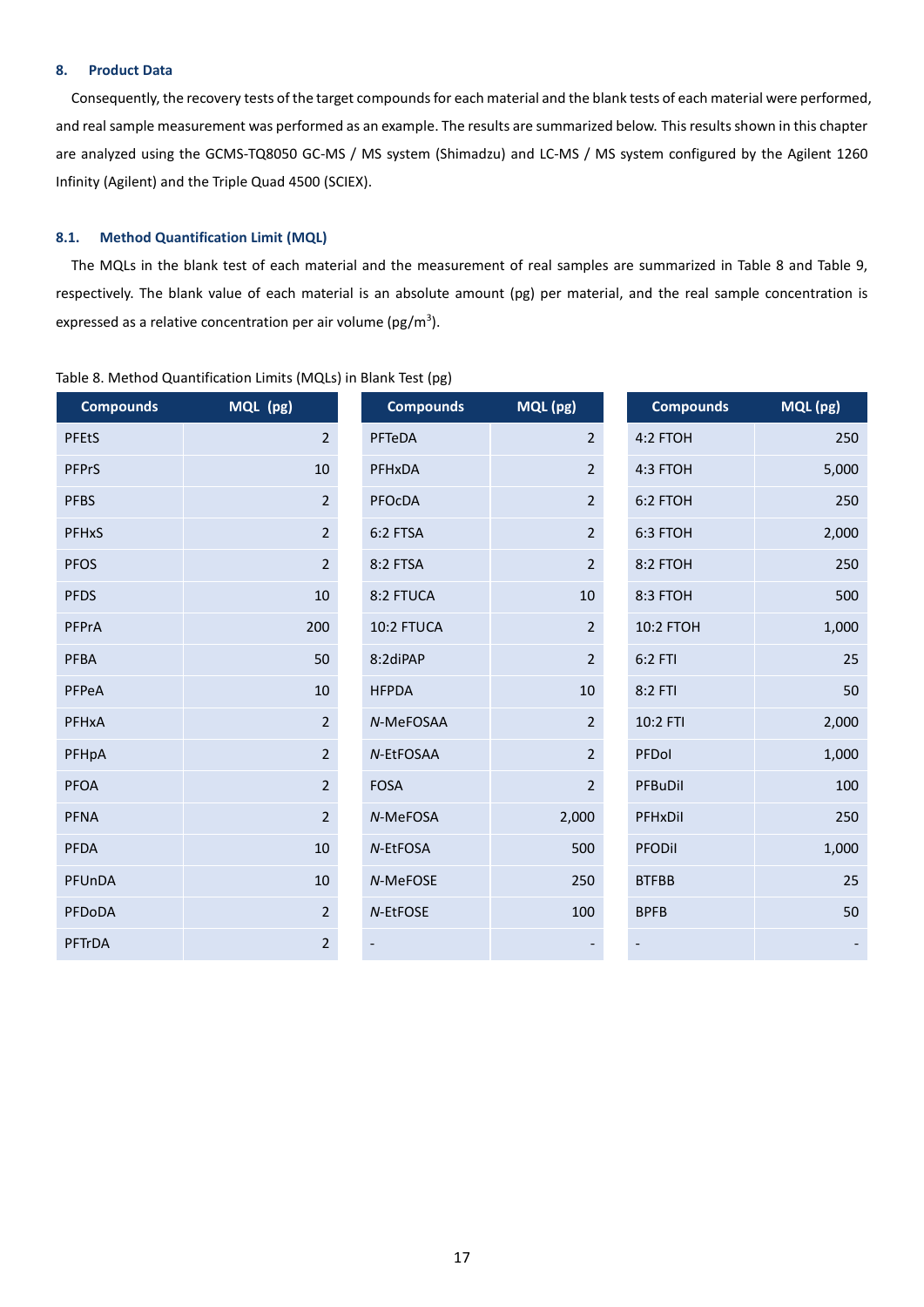# <span id="page-17-0"></span>Table 9. Method Quantification Limits (MQLs) in Real Sample Measurement (pg/m<sup>3</sup>)

| <b>Compounds</b>  | <b>24-hour Sampling</b> |      |             |           | <b>48-hour Sampling</b> |             | <b>72-hour Sampling</b> |      |             |
|-------------------|-------------------------|------|-------------|-----------|-------------------------|-------------|-------------------------|------|-------------|
|                   | $(n = 2)$               |      |             | $(n = 2)$ |                         |             | $(n = 2)$               |      |             |
|                   | Max.                    | Min. | <b>Mean</b> | Max.      | Min.                    | <b>Mean</b> | Max.                    | Min. | <b>Mean</b> |
|                   | (pg)                    | (pg) | (pg)        | (pg)      | (pg)                    | (pg)        | (pg)                    | (pg) | (pg)        |
| <b>PFEtS</b>      | 0.07                    | 0.07 | 0.07        | 0.03      | 0.03                    | 0.03        | 0.02                    | 0.02 | 0.02        |
| <b>PFPrS</b>      | 0.35                    | 0.07 | 0.21        | 0.17      | 0.03                    | 0.10        | 0.12                    | 0.02 | 0.07        |
| <b>PFBS</b>       | 0.07                    | 0.07 | 0.07        | 0.03      | 0.03                    | 0.03        | 0.02                    | 0.02 | 0.02        |
| <b>PFHxS</b>      | 0.07                    | 0.07 | 0.07        | 0.03      | 0.03                    | 0.03        | 0.02                    | 0.02 | 0.02        |
| <b>PFOS</b>       | 0.07                    | 0.07 | 0.07        | 0.03      | 0.03                    | 0.03        | 0.02                    | 0.02 | 0.02        |
| <b>PFDS</b>       | 0.33                    | 0.07 | 0.20        | 0.17      | 0.03                    | 0.10        | 0.12                    | 0.02 | 0.07        |
| <b>PFPrA</b>      | 1.74                    | 6.94 | 4.34        | 3.47      | 0.87                    | 2.17        | 2.31                    | 0.58 | 1.45        |
| <b>PFBA</b>       | 1.74                    | 0.35 | 1.05        | 0.87      | 0.17                    | 0.52        | 0.58                    | 0.12 | 0.35        |
| <b>PFPeA</b>      | 0.35                    | 0.07 | 0.21        | 0.17      | 0.03                    | 0.10        | 0.12                    | 0.02 | 0.07        |
| <b>PFHxA</b>      | 0.07                    | 0.07 | 0.07        | 0.03      | 0.03                    | 0.03        | 0.02                    | 0.02 | 0.02        |
| <b>PFHpA</b>      | 0.07                    | 0.07 | 0.07        | 0.03      | 0.03                    | 0.03        | 0.02                    | 0.02 | 0.02        |
| <b>PFOA</b>       | 0.07                    | 0.07 | 0.07        | 0.03      | 0.03                    | 0.03        | 0.02                    | 0.02 | 0.02        |
| <b>PFNA</b>       | 0.07                    | 0.07 | 0.07        | 0.03      | 0.03                    | 0.03        | 0.02                    | 0.02 | 0.02        |
| <b>PFDA</b>       | 0.07                    | 0.35 | 0.21        | 0.17      | 0.03                    | 0.10        | 0.12                    | 0.02 | 0.07        |
| <b>PFUnDA</b>     | 0.35                    | 0.07 | 0.21        | 0.17      | 0.03                    | 0.10        | 0.12                    | 0.02 | 0.07        |
| <b>PFDoDA</b>     | 0.07                    | 0.07 | 0.07        | 0.03      | 0.03                    | 0.03        | 0.02                    | 0.02 | 0.02        |
| <b>PFTrDA</b>     | 0.07                    | 0.35 | 0.21        | 0.17      | 0.03                    | 0.10        | 0.12                    | 0.02 | 0.07        |
| <b>PFTeDA</b>     | 0.07                    | 0.07 | 0.07        | 0.03      | 0.03                    | 0.03        | 0.02                    | 0.02 | 0.02        |
| <b>PFHxDA</b>     | 0.07                    | 0.07 | 0.07        | 0.03      | 0.03                    | 0.03        | 0.02                    | 0.02 | 0.02        |
| <b>PFOcDA</b>     | 0.07                    | 0.07 | 0.07        | 0.03      | 0.03                    | 0.03        | 0.02                    | 0.02 | 0.02        |
| 6:2 FTSA          | 0.35                    | 0.07 | 0.21        | 0.17      | 0.03                    | 0.10        | 0.12                    | 0.02 | 0.07        |
| <b>8:2 FTSA</b>   | 0.35                    | 0.07 | 0.21        | 0.17      | 0.03                    | 0.10        | 0.12                    | 0.02 | 0.07        |
| 8:2 FTUCA         | 0.35                    | 0.07 | 0.21        | 0.17      | 0.03                    | 0.10        | 0.12                    | 0.02 | 0.07        |
| <b>10:2 FTUCA</b> | 0.07                    | 0.07 | 0.07        | 0.03      | 0.03                    | 0.03        | 0.02                    | 0.02 | 0.02        |
| 8:2diPAP          | 0.35                    | 0.07 | 0.21        | 0.17      | 0.03                    | 0.10        | 0.12                    | 0.02 | 0.07        |
| <b>HFPDA</b>      | 0.35                    | 0.07 | 0.21        | 0.17      | 0.03                    | 0.10        | 0.12                    | 0.02 | 0.07        |
| <b>N-MeFOSAA</b>  | 0.07                    | 0.07 | 0.07        | 0.03      | 0.03                    | 0.03        | 0.02                    | 0.02 | 0.02        |
| <b>N-EtFOSAA</b>  | 0.35                    | 0.07 | 0.21        | 0.17      | 0.03                    | 0.10        | 0.12                    | 0.02 | 0.07        |
| <b>FOSA</b>       | 0.07                    | 0.07 | 0.07        | 0.03      | 0.03                    | 0.03        | 0.02                    | 0.02 | 0.02        |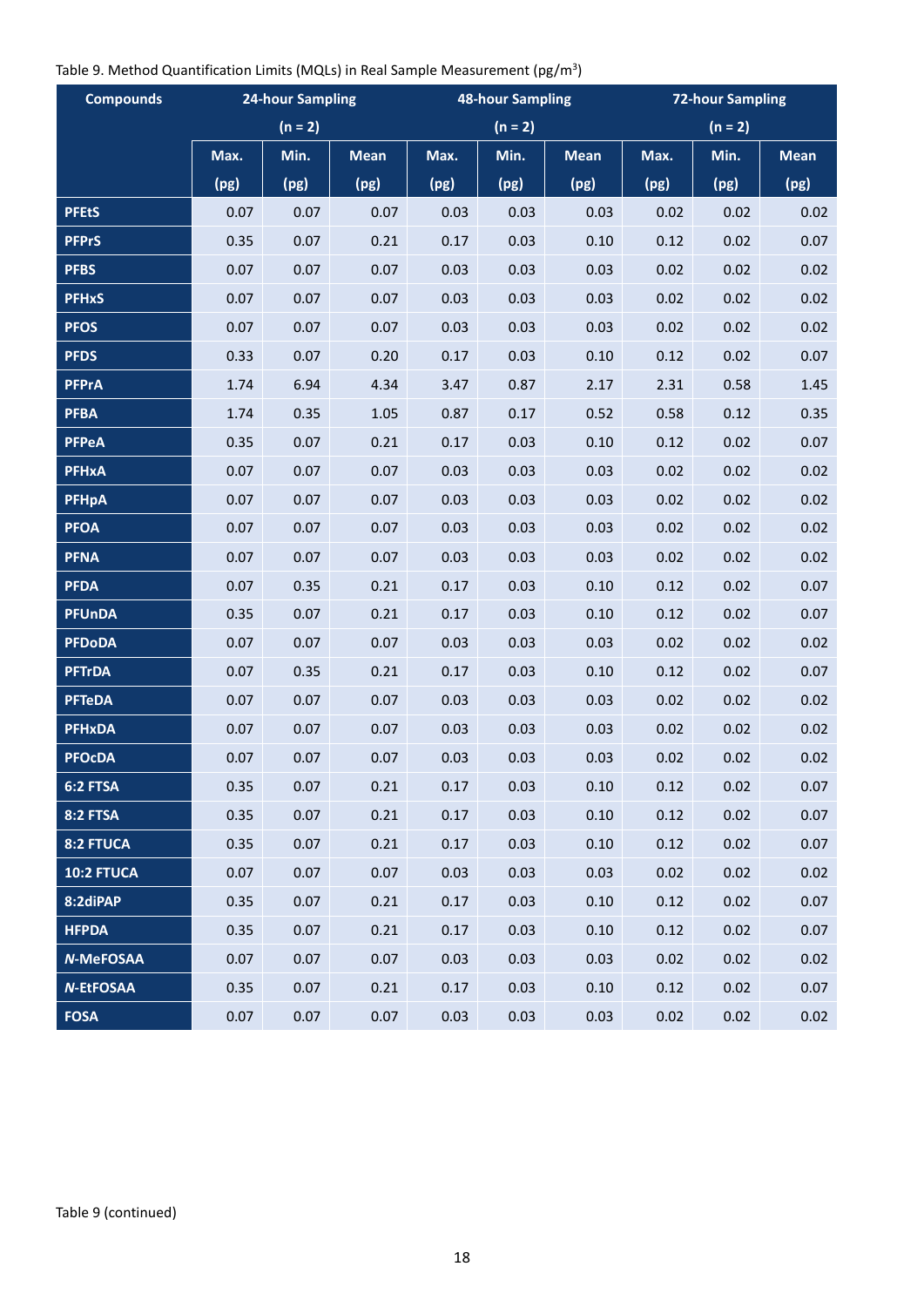| <b>Compounds</b> | <b>24-hour Sampling</b> |           |             |       | <b>48-hour Sampling</b> |             |       | <b>72-hour Sampling</b> |             |  |
|------------------|-------------------------|-----------|-------------|-------|-------------------------|-------------|-------|-------------------------|-------------|--|
|                  |                         | $(n = 2)$ |             |       | $(n = 2)$               |             |       | $(n = 2)$               |             |  |
|                  | Max.                    | Min.      | <b>Mean</b> | Max.  | Min.                    | <b>Mean</b> | Max.  | Min.                    | <b>Mean</b> |  |
|                  | (pg)                    | (pg)      | (pg)        | (pg)  | (pg)                    | (pg)        | (pg)  | (pg)                    | (pg)        |  |
| N-MeFOSA         | 69.44                   | 69.44     | 69.44       | 34.72 | 34.72                   | 34.72       | 23.15 | 23.15                   | 23.15       |  |
| <b>N-EtFOSA</b>  | 17.36                   | 8.68      | 13.02       | 4.34  | 4.34                    | 4.34        | 2.89  | 2.89                    | 2.89        |  |
| <b>N-MeFOSE</b>  | 8.68                    | 8.68      | 8.68        | 4.34  | 4.34                    | 4.34        | 2.89  | 2.89                    | 2.89        |  |
| <b>N-EtFOSE</b>  | 3.47                    | 1.74      | 2.61        | 0.87  | 0.87                    | 0.87        | 0.58  | 0.58                    | 0.58        |  |
| 4:2 FTOH         | 8.68                    | 8.68      | 8.68        | 4.34  | 4.34                    | 4.34        | 2.89  | 2.89                    | 2.89        |  |
| 4:3 FTOH         | 347.22                  | 173.61    | 260.42      | 86.81 | 86.81                   | 86.81       | 57.87 | 57.87                   | 57.87       |  |
| 6:2 FTOH         | 17.36                   | 8.68      | 13.02       | 8.68  | 8.68                    | 8.68        | 5.79  | 5.79                    | 5.79        |  |
| 6:3 FTOH         | 69.44                   | 34.72     | 52.08       | 17.36 | 17.36                   | 17.36       | 11.57 | 11.57                   | 11.57       |  |
| 8:2 FTOH         | 34.72                   | 17.36     | 26.04       | 17.36 | 17.36                   | 17.36       | 11.57 | 11.57                   | 11.57       |  |
| 8:3 FTOH         | 34.72                   | 34.72     | 34.72       | 17.36 | 17.36                   | 17.36       | 11.57 | 11.57                   | 11.57       |  |
| <b>10:2 FTOH</b> | 34.72                   | 17.36     | 26.04       | 8.68  | 8.68                    | 8.68        | 5.79  | 5.79                    | 5.79        |  |
| 6:2 FTI          | 0.87                    | 0.87      | 0.87        | 0.43  | 0.43                    | 0.43        | 0.29  | 0.29                    | 0.29        |  |
| 8:2 FTI          | 1.74                    | 0.87      | 1.31        | 0.43  | 0.43                    | 0.43        | 0.29  | 0.29                    | 0.29        |  |
| 10:2 FTI         | 69.44                   | 17.36     | 43.4        | 34.72 | 34.72                   | 34.72       | 23.15 | 23.15                   | 23.15       |  |
| <b>PFDol</b>     | 34.72                   | 34.72     | 34.72       | 17.36 | 17.36                   | 17.36       | 11.57 | 11.57                   | 11.57       |  |
| <b>PFBuDil</b>   | 3.47                    | 1.74      | 2.61        | 0.87  | 0.87                    | 0.87        | 0.58  | 0.58                    | 0.58        |  |
| <b>PFHxDil</b>   | 8.68                    | 8.68      | 8.68        | 4.34  | 4.34                    | 4.34        | 2.89  | 2.89                    | 2.89        |  |
| <b>PFODil</b>    | 34.72                   | 34.72     | 34.72       | 17.36 | 17.36                   | 17.36       | 11.57 | 11.57                   | 11.57       |  |
| <b>BTFBB</b>     | 0.87                    | 0.87      | 0.87        | 0.43  | 0.43                    | 0.43        | 0.29  | 0.29                    | 0.29        |  |
| <b>BPFB</b>      | 1.74                    | 0.87      | 1.31        | 0.43  | 0.43                    | 0.43        | 0.29  | 0.29                    | 0.29        |  |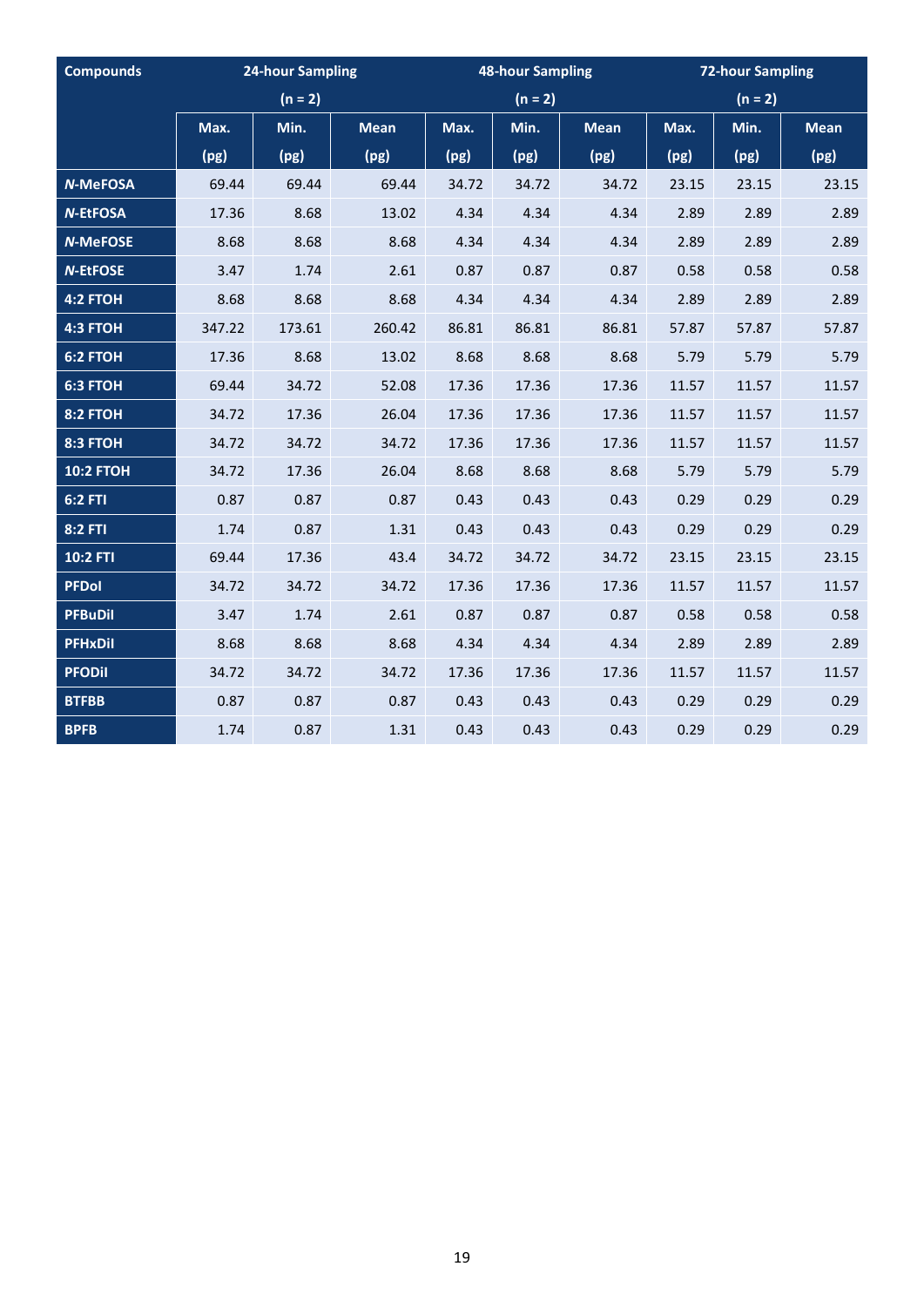# <span id="page-19-0"></span>**8.2. Blank Test**

[Fig. 10](#page-19-1) shows the blanks for each material in the material blank tests, while [Fig. 11](#page-20-0) shows the blanks for each material in the travel blank tests. In the material blank tests, pretreatment and extraction were performed for each material as stipulated in Sections [5](#page-3-1) and [6,](#page-5-0) followed by instrument measurement. In the travel blank tests, the materials that were pretreated as described in Section [5](#page-3-1) were placed in FM4 and extracted as described in Section [6](#page-5-0) without air collection, followed by instrument measurement.

Both material blanks and travel blanks were within the MQL or lower, except for some PFCAs, PFBS, and BPFB. Except for 6:2 FTOH, the travel blank was observed at the same level as the material blank, suggesting that the travel blank was derived from the material. The blank values ranged from 0.1 to 18.8 pg/m<sup>3</sup> in the real sample measurement and were 10–100 times lower than the actual concentration level, except for BPFB. For BPFB, the blank values were approximately 2–3 times lower than the actual concentration level; thus, it was considered to be largely due to the blank values.



Fig. 10. Material Blank per Material (pg)

<span id="page-19-1"></span>➢ N.A.: Not Analyzed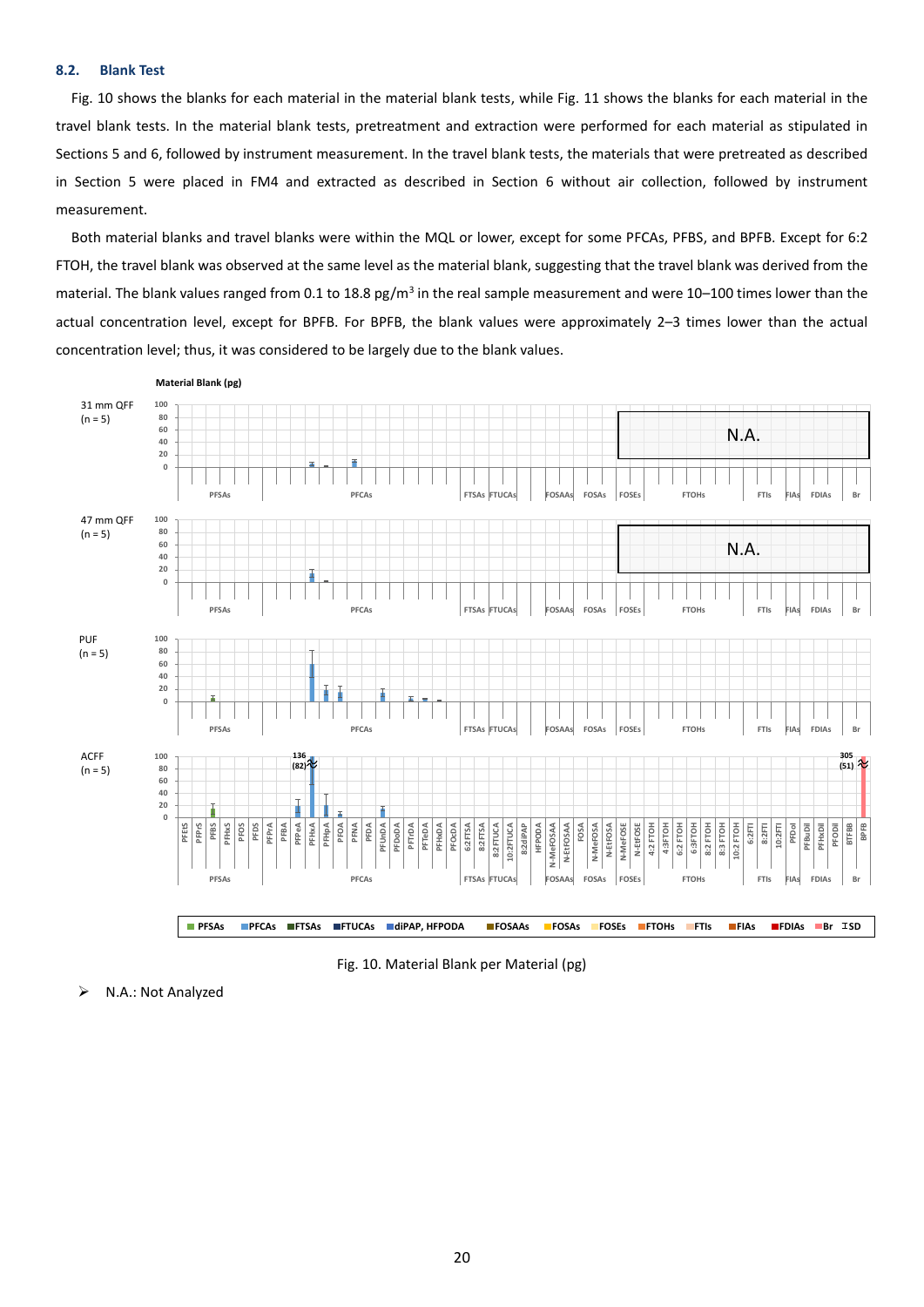

<span id="page-20-0"></span>Fig. 11. FM4 Travel Blank per Material (pg)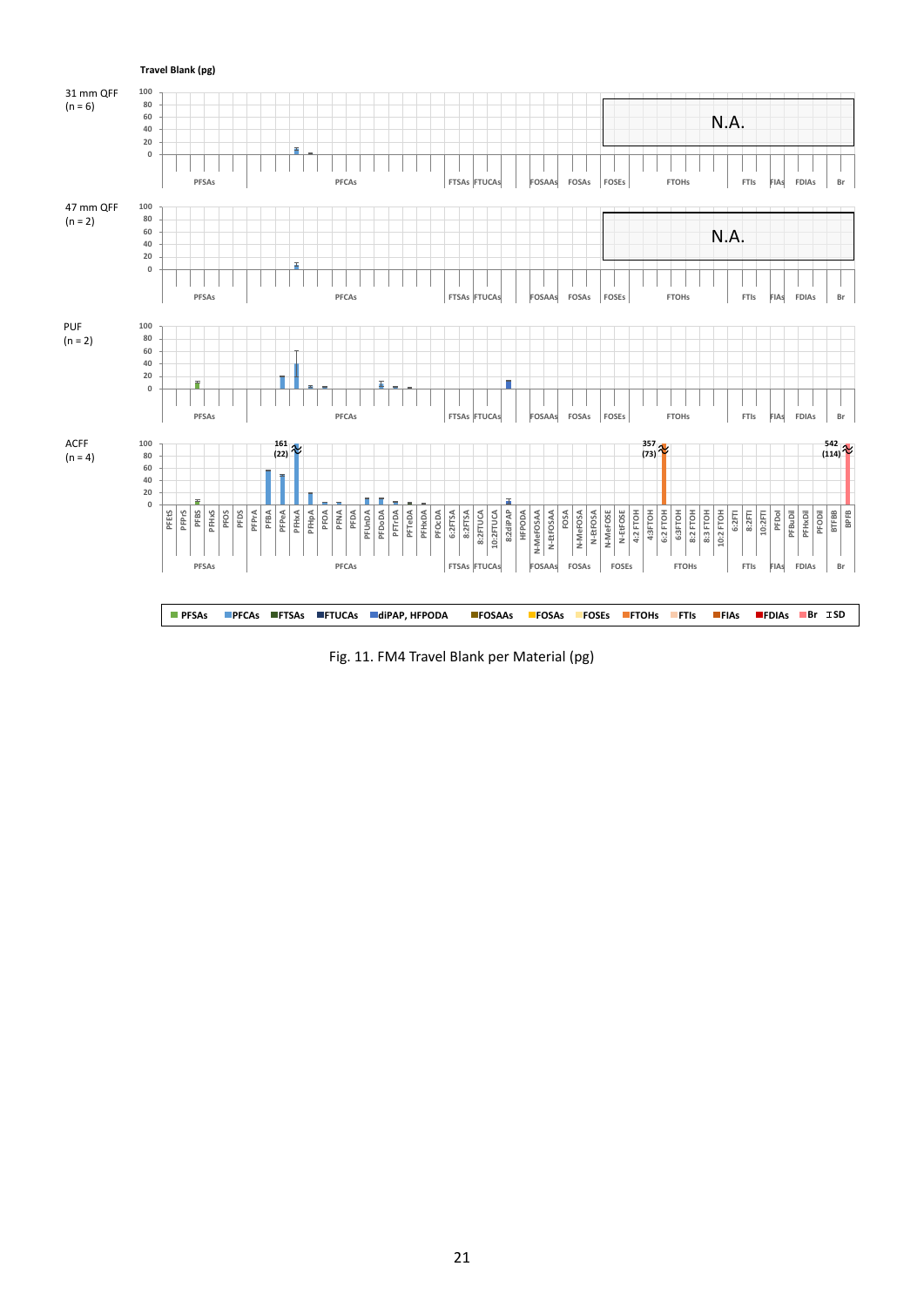### **8.3. Recovery Test**

### <span id="page-21-0"></span>**8.3.1. Material Recovery test**

A known amount of the standard (surrogate or native) was spiked to each material to evaluate the extraction efficiency of each material, thereby obtaining the recovery of the extraction process.

The standard mixture was spiked to each material as follows.

- 1. Place each material that is pretreated as described in Sectio[n 5](#page-3-1) in a PP tube or syringe.
- 2. Spike 1 ng absolute of the standard for ionic PFAS and 5 ng absolute of the standard for neutral PFAS to the material each material [\(Fig. 13\)](#page-21-1). The mixed standard should be diluted with methanol.
- 3. Extract as described in Sectio[n 6.](#page-5-0)





<span id="page-21-1"></span>a) QFF/GAIAC b) PUF Fig. 13. Standard mixture spikes on the material

[Fig. 12](#page-21-2) displays the recovery of the surrogate standard, while [Fig.](#page-22-0)  [14](#page-22-0) displays the recovery of the native standard. Material recovery ranged from 70% to 120% for most compounds and materials, except for FTUCAs and FDIAs, with an average of 88%. For FTUCAs and FDIAs, the material recovery ranged from 33% to 75%, with an average of 50%. The longer the carbon chain of a substance, the higher the recovery rate.



<span id="page-21-2"></span>Each Material (n = 5)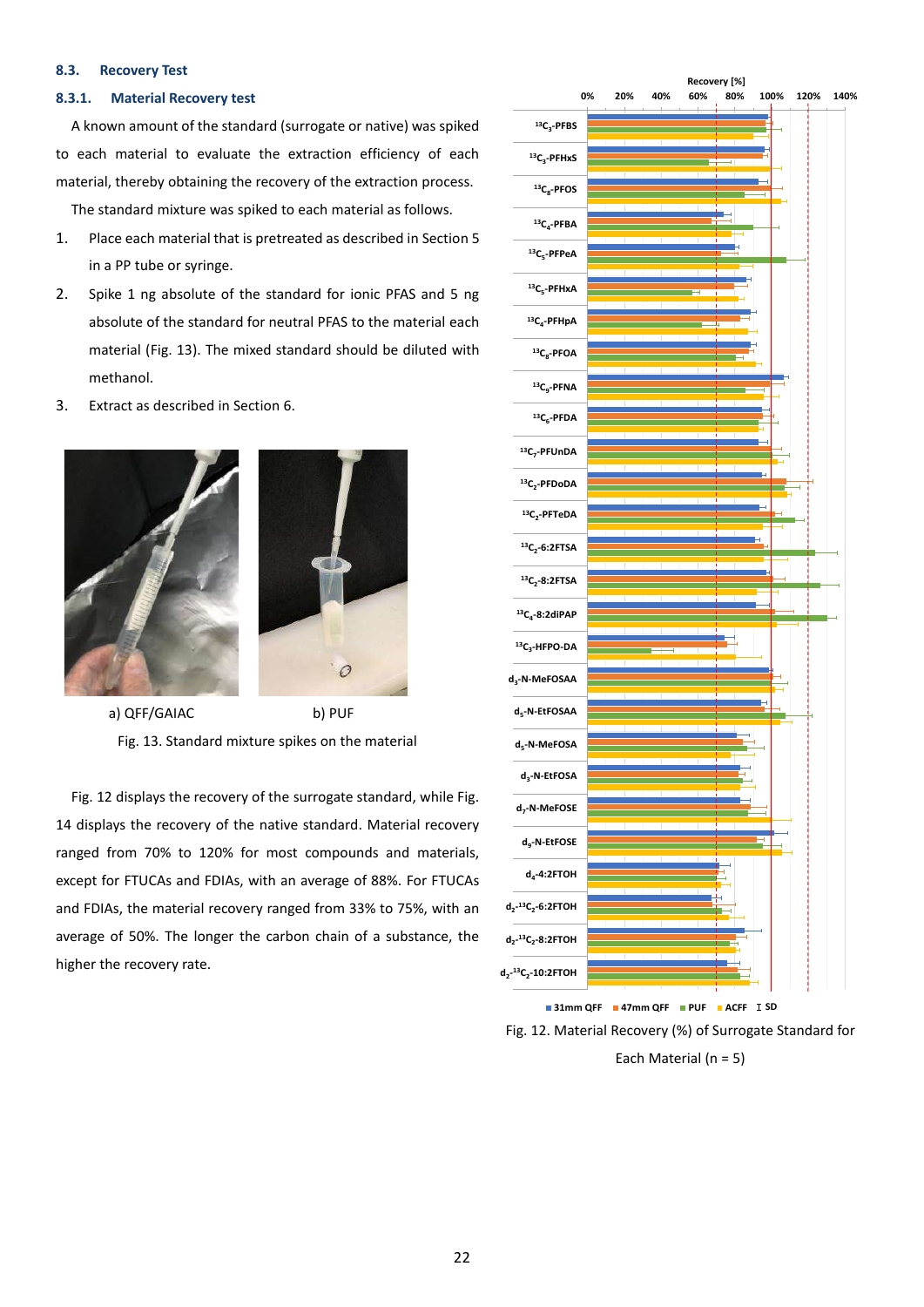

<span id="page-22-0"></span>Fig. 14. Material Recovery (%) of Native Standard for Each Material (n = 5)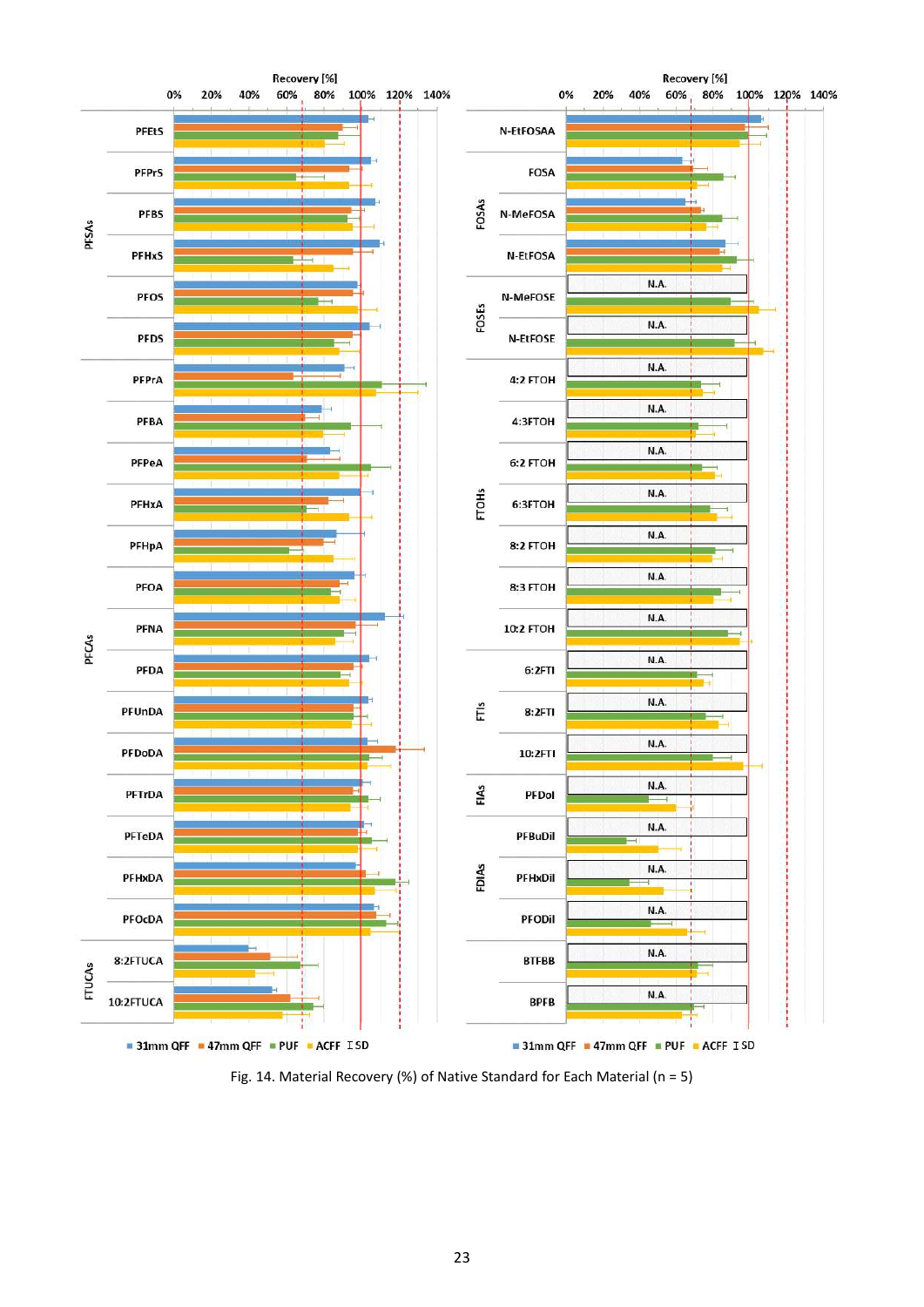# <span id="page-23-0"></span>**8.3.2. Sample Recovery Test**

Recovery tests were conducted to evaluate the potential losses of the target compounds during sampling.

A known amount of the surrogate standard mixture was spiked into the material, and the ambient air was sampled for 24, 48, and 72 h ( $n = 6$  each) to evaluate the recovery. The surrogate standard mixture was spiked as follows.

- 1. Spike 1 ng absolute of the ionic PFAS standard to Stage I of QFF [\(Fig. 16\)](#page-23-1). The standard mixture should be adjusted with methanol.
- 2. Spike 5 ng absolute of the neutral PFAS standard to PUF [\(Fig. 16\)](#page-23-1). The standard mixture should be adjusted with methanol.
- 3. By aspiration with a pump or pressurization of gas, at approximately 20 L/min for approximately 1 minute to volatilize methanol. Then start sampling at 20 L/min.



Fig. 16. Addition position of standard solution

<span id="page-23-1"></span>[Fig. 15](#page-23-2) presents the recovery rate of the surrogate standard for sampling. The sample recovery rates ranged from 70% to 120% for most compounds except for shortchain PFCAs and FOSAs, with an average of 88%, which was equivalent to the material recovery rates shown i[n Fig. 12.](#page-21-2)  This confirms that each material retains PFAS strongly and does not slow recovery after 72 hours of sampling.

For short-chain PFCAs, the recovery ranged from 31% to 68%, with an average of 52%, which was 30% to 50% lower than the material recovery presented in [Fig. 12.](#page-21-2) The results



<span id="page-23-2"></span>

suggest that short-chain PFCAs may have been lost during the sampling process. The recovery tended to increase as the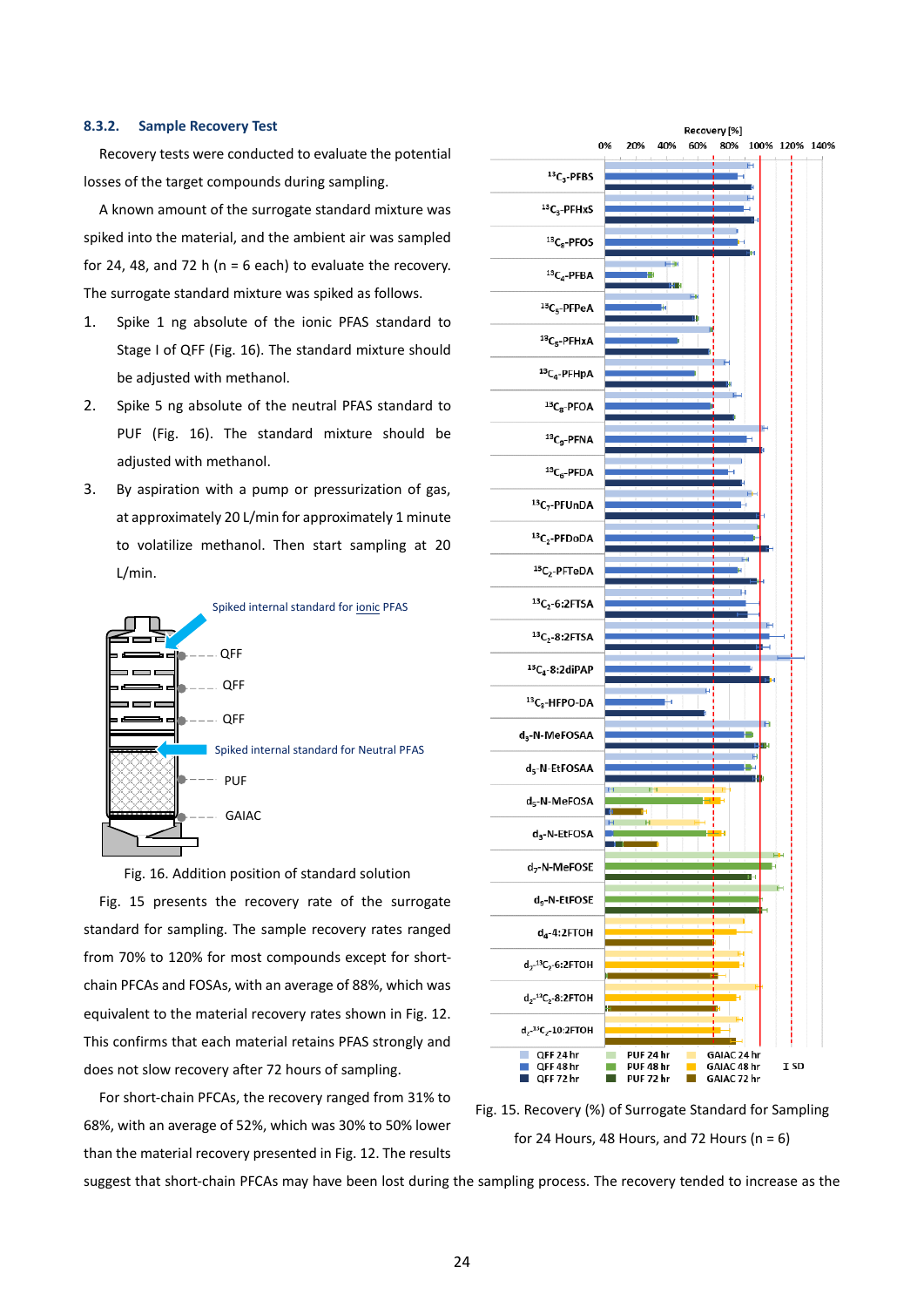number of carbon atoms increased.

<span id="page-24-1"></span>For *N*-MeFOSA and *N*-EtFOSA, the recovery ranged from 45% to 74%, with the standard deviation ranging from 5% to 23% for each material, whose variability was higher than that of the other compounds. It has been confirmed that breakthrough does not occur in GAIAC. Decomposition in the adsorbent may account for the unstable recovery. It has been reported that the structure of substance changes depending on the sampling temperature and time  $\frac{1}{2}$ ; thus, the obtained results likely reflected the difference in temperature conditions.

#### <span id="page-24-0"></span>**8.4. Example of Real Sample Measurement**

A real sample was sampled for 24 h, 48 h, and 72 h (n = 3 each) in ambient air at a flow rate of 20 L/min in the same season to verify that the FM4 sampler can be applied to environmental measurement. To sampling were performed for each condition to verify the reproducibility.

[Fig. 17](#page-25-0) - [Fig. 22](#page-30-0) present examples of analysis for a real sample in ambient air. Except for BPFB, the concentration of the real sample was 10–100 times higher than the blank value, demonstrating that the FM4 sampler can be employed for the measurement of air samples. Comparable compositions were obtained when  $n = 1$  and  $n = 2$  at each sampling time, indicating good reproducibility.

Regarding the types of compounds detected at each sampling time, 25 compounds were detected in 24-h sampling, whereas 31 compounds were detected in 72-h sampling. The number of compounds detected wasincreased by extending the sampling time[. Fig. 15](#page-23-2) demonstrates that there was no change in recovery with respect to the sampling time except for FOSAs, and that it is possible to select a sampling time from 24–72 h depending on the concentration ratio. However, the recovery rate of FOSA may change depending on the sampling time  $7$ .

Ionic PFAS were collected by QFF, while neutral PFAS and ionic PFAS were collected by GAIAC, in which the ratio was 40% to 70%, and PFPrA accounted for a large proportion. Only ionic PFAS were detected in PUF; however, it was considered that neutral PFAS, such as FOSAs and FOSEs, did not exist at this measurement time. Most FOSAs and FOSEs were detected by PUF at the sampling recovery rates displayed in [Fig. 15,](#page-23-2) and it was presumed that they were detected by PUF if they were present in the real sample.

The results thus demonstrate that the proposed method enables simultaneous analysis of particulate and gaseous PFAS and can contribute to the development of new scientific knowledge, such as the elucidation of behavior of PFAS in the environment.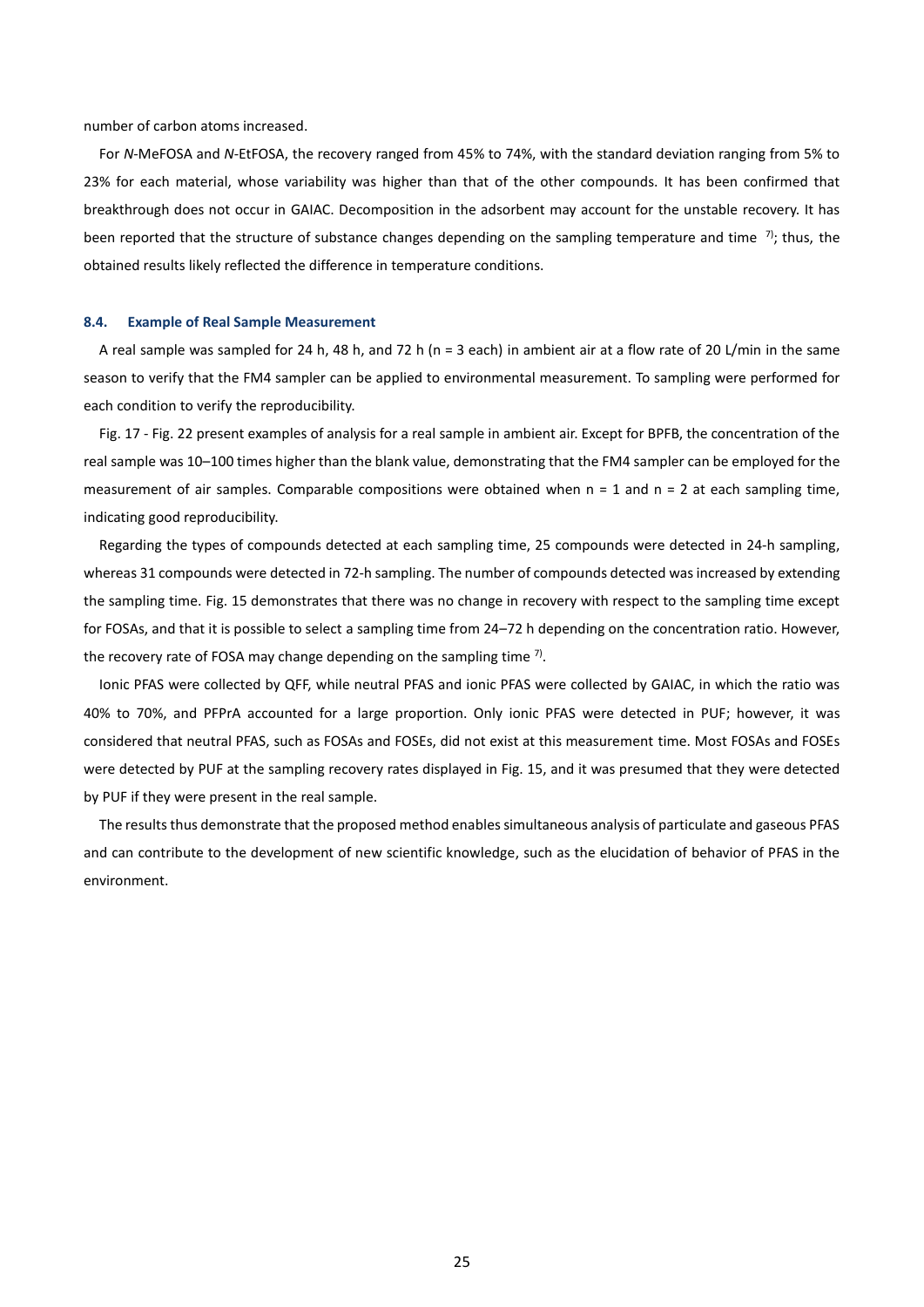

24-hour Sampling (1) / Concentration in Ambient Air / Weather: Clear and Sometimes Foggy / Temp.: 10 to 24°C (Ave. 16°C) / RH: 61 to 100% (Ave. 85%) a) Concentration ( $pg/m<sup>3</sup>$ )

<span id="page-25-0"></span>Fig. 17. Example Analysis (1) for 24-hour Sampling ( $n = 3$ )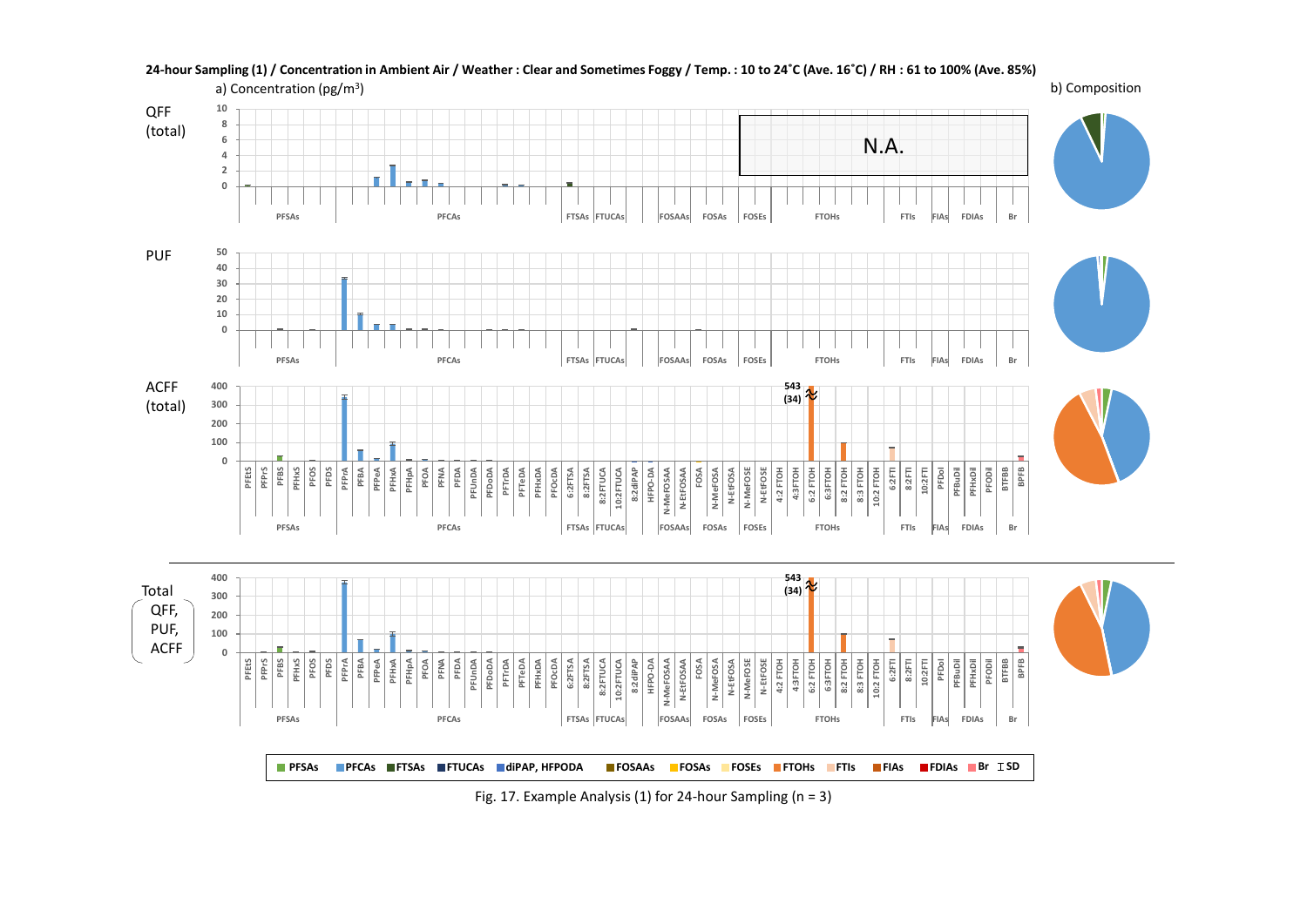

# 24-hour Sampling (2) / Concentration in Ambient Air / Weather : Clear / Temp. : -3 to 11°C (Ave. 3°C) / RH : 26 to 100% (Ave. 57%)

Fig. 18. Example Analysis (2) for 24-hour Sampling ( $n = 3$ )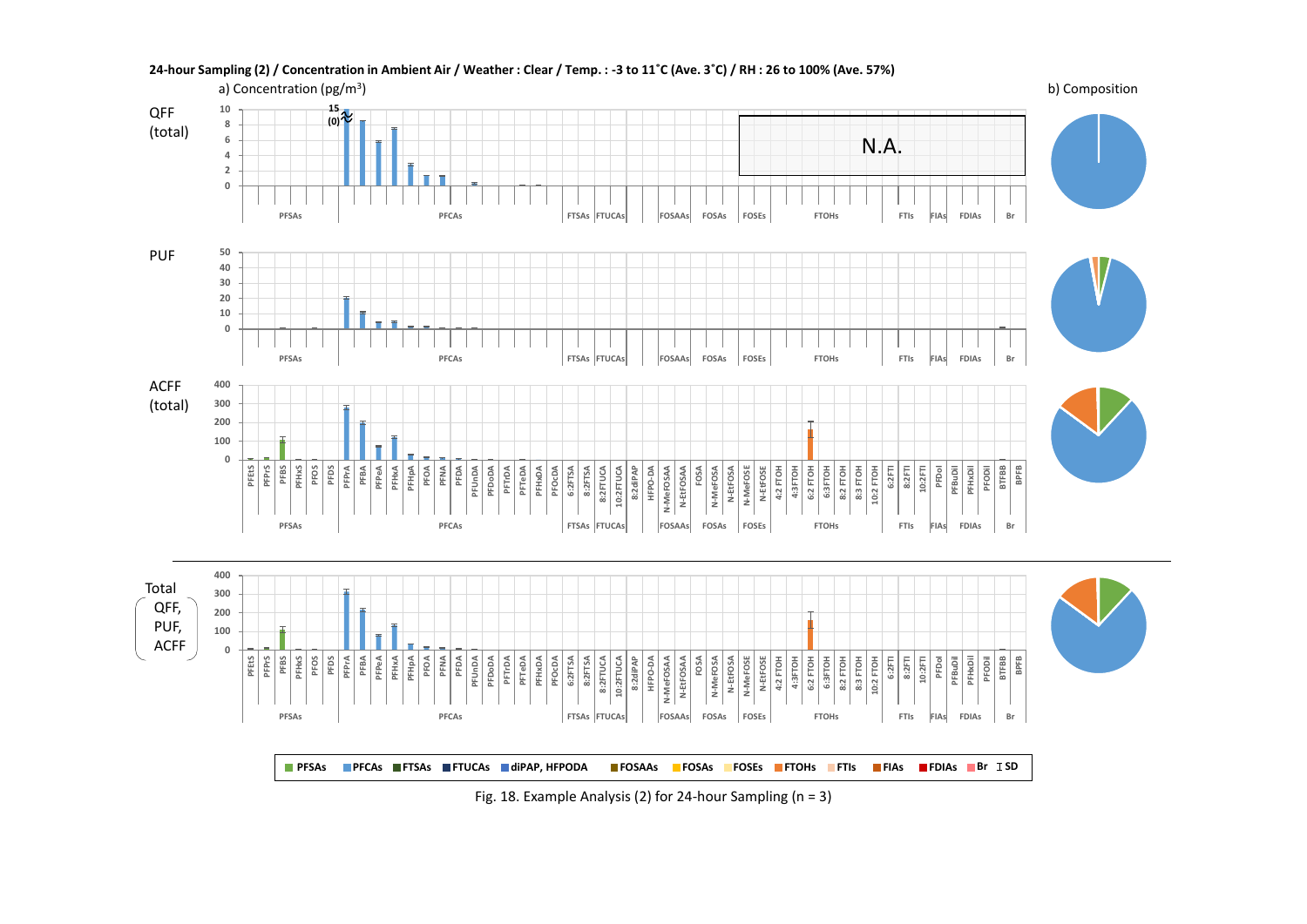

# 48-hour Sampling (1) / Concentration in Ambient Air / Weather: Cloudy Sometimes Rain / Temp.: 9 to 17°C (Ave.11°C) / RH: 50 to 100% (Ave. 89%)

Fig. 19. Example Analysis (1) for 48-hour Sampling ( $n = 3$ )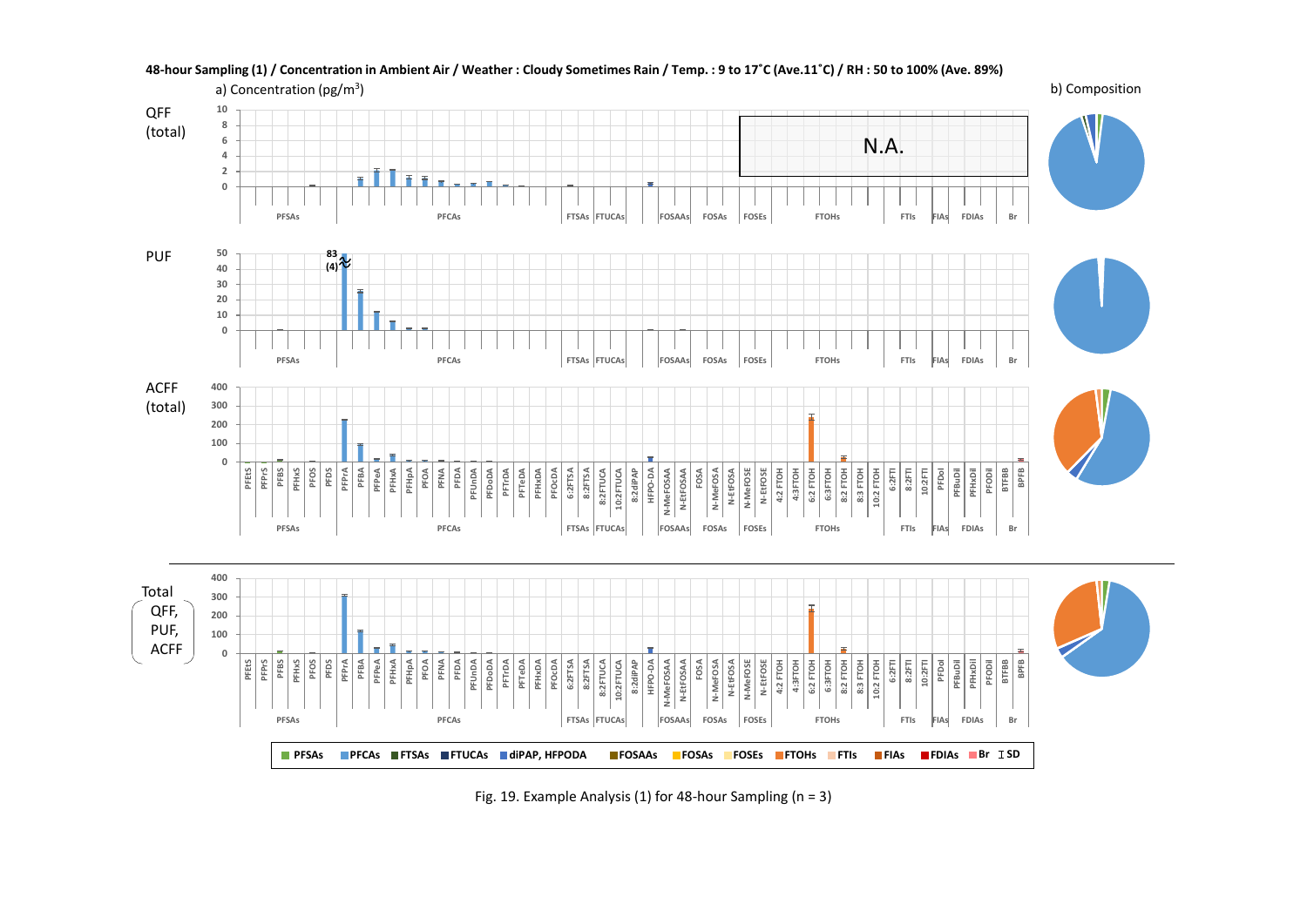

# 48-hour Sampling (2) / Concentration in Ambient Air / Weather : Clear Sometimes Rain / Temp. : 3 to 14°C (Ave. 8°C) / RH : 51 to 99% (Ave. 82%)

Fig. 20. Example Analysis (2) for 48-hour Sampling ( $n = 3$ )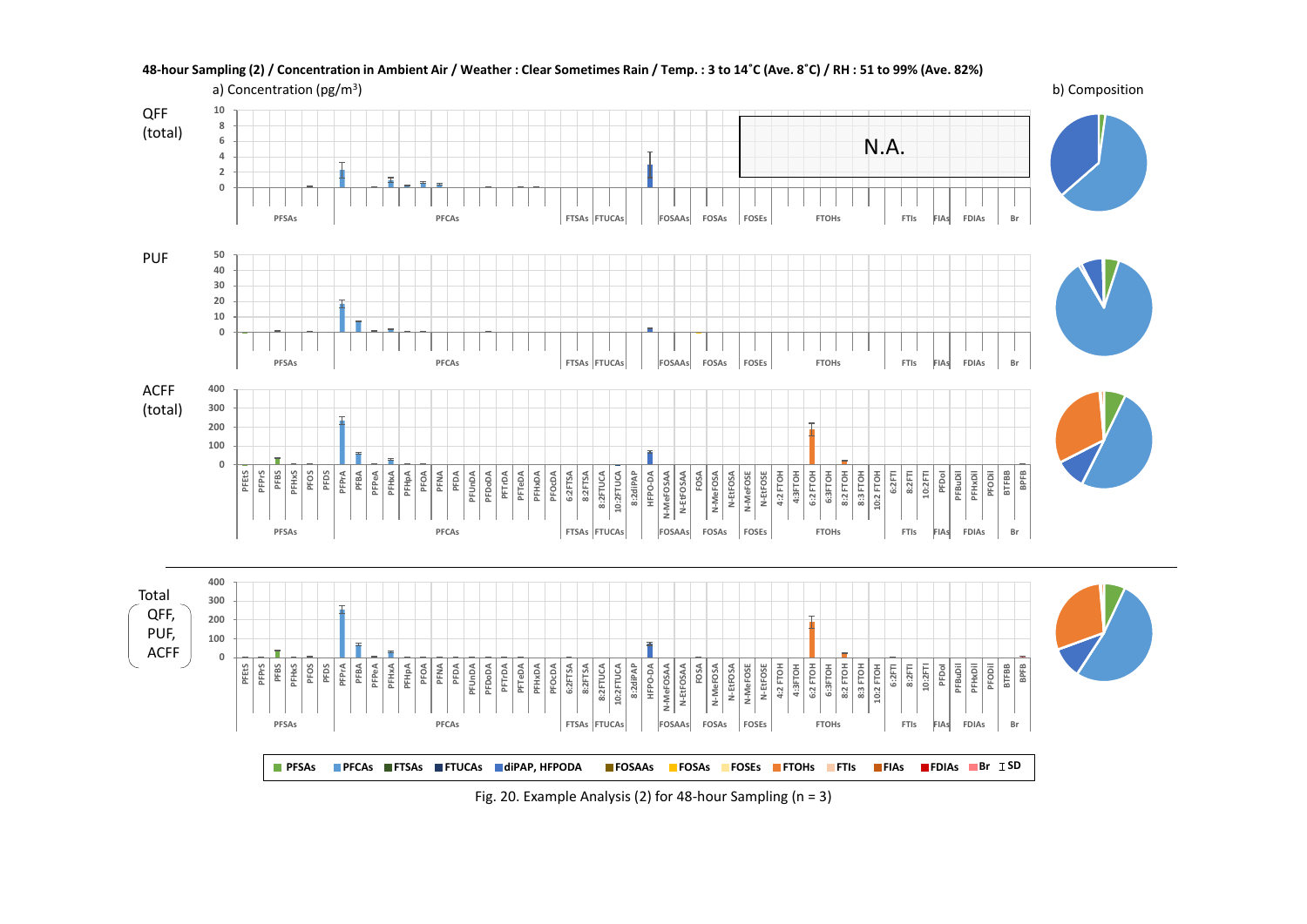

# **72-hour Sampling (1) / Concentration in Ambient Air / Weather : Cludy Sometimes Clear / Temp. : 1 to 17˚C (Ave. 9˚C) / RH : 33 to 98% (Ave. 71%)**

Fig. 21. Example Analysis (1) for 72-hour Sampling (n = 3)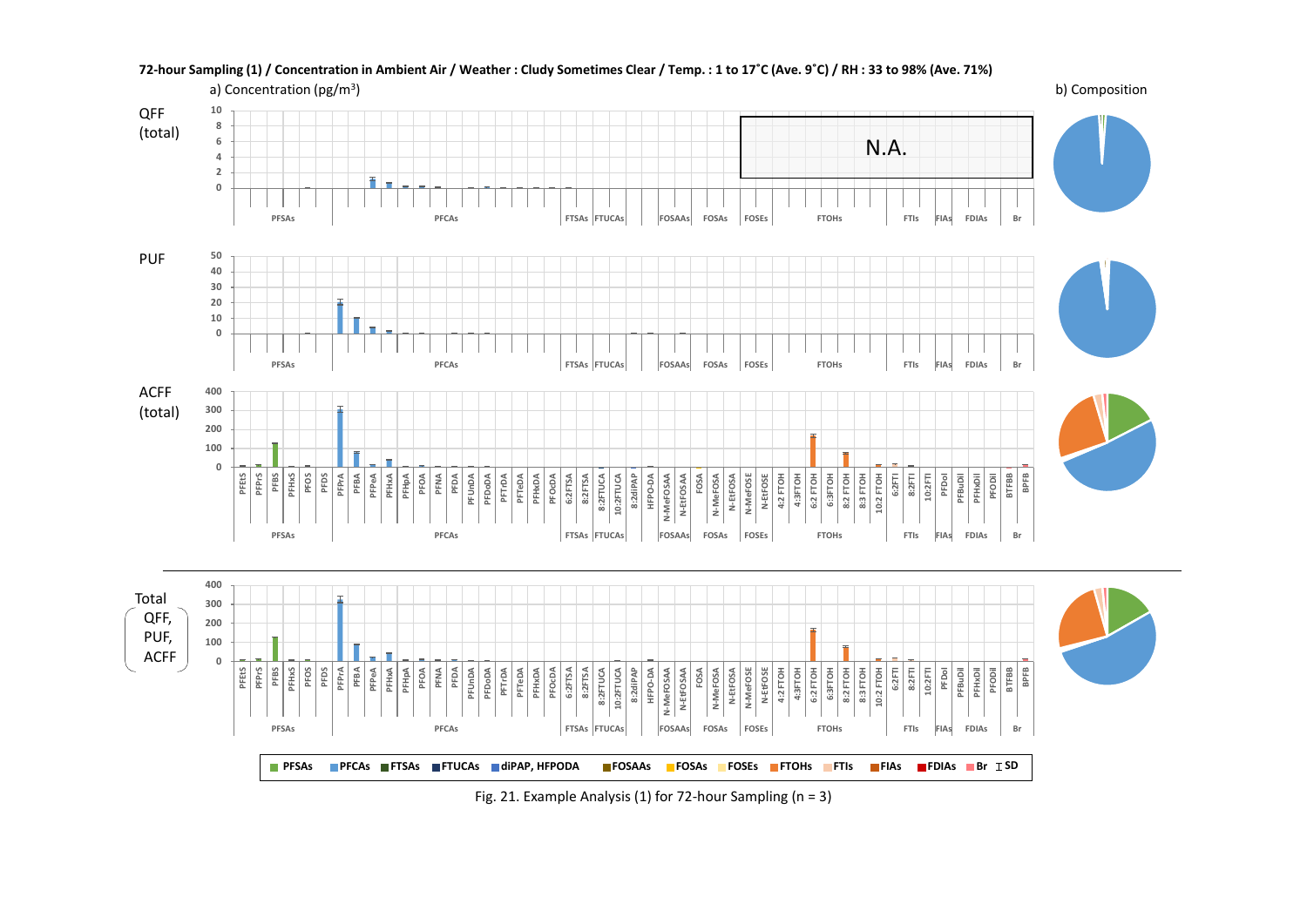

# **72-hour Sampling (2) / Concentration in Ambient Air / Weather : Clear Sometimes Foggy / Temp. : 1 to 15˚C (Ave. 6˚C) / RH : 37 to 100% (Ave. 82%)**

<span id="page-30-0"></span>Fig. 22. Example Analysis (2) for 72-hour Sampling (n = 3)